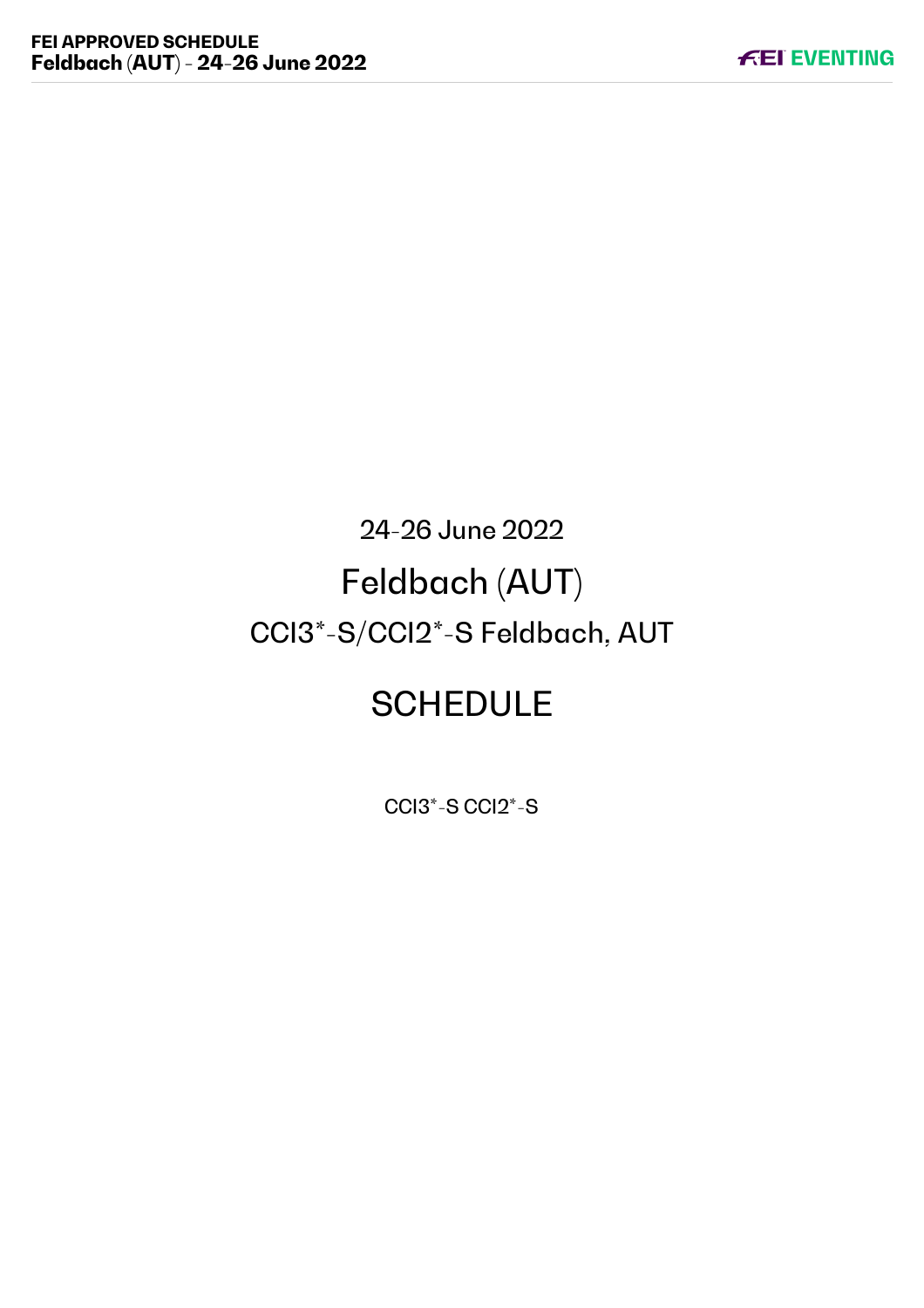# **I. DENOMINATION OF THE EVENT**

| Venue:                   | Feldbach - CCl3*-S/CCl2*-S Feldbach, AUT | NF: | <b>AUT</b> |
|--------------------------|------------------------------------------|-----|------------|
| Date:                    | 24/06/2022 to 26/06/2022                 |     |            |
| <b>Event Categories:</b> |                                          |     |            |
| CCI3*-S                  | $CCI2*-S$                                |     |            |
|                          |                                          |     |            |

# **II. GENERAL CONDITIONS**

- FEI Statutes, 24th edition, effective 17 November 2021
- FEI General Regulations, 24th edition, effective 1st January 2020, updates effective 1st January 2022
- FEI Veterinary Regulations, 14th edition, effective 1 January 2018, updates effective 1st January 2022
- FEI Eventing Rules and its Annexes, 25th edition, effective 1st January 2020, updates effective 1st January 2022
- Equine Anti-Doping and Controlled Medication Regulations (EADCMR), 3rd Edition, effective 1st January 2021
- FEI Anti-Doping Rules for Human Athletes (ADRHA), based upon the 2021 WADA Code, effective 1st January 2021
- The FEI Policy for Enhanced Competition Safety during the Covid-19 Pandemic, effective as of 1 July 2020 and until further notice
- All subsequent published revisions/updates, the provisions of which will take precedence.

THE ANNEXE(S) IS/ARE PART OF THIS APPROVED AND SIGNED SCHEDULE AND MUST BE DISTRIBUTED TO ALL OFFICIALS AND NFs AND IS AVAILABLE TO OTHERS UPON REQUEST

Approved by the FEI, Lausanne, on 23 May 2022 (V1)

voorno

Catrin Norinder FEI Director Eventing and Olympic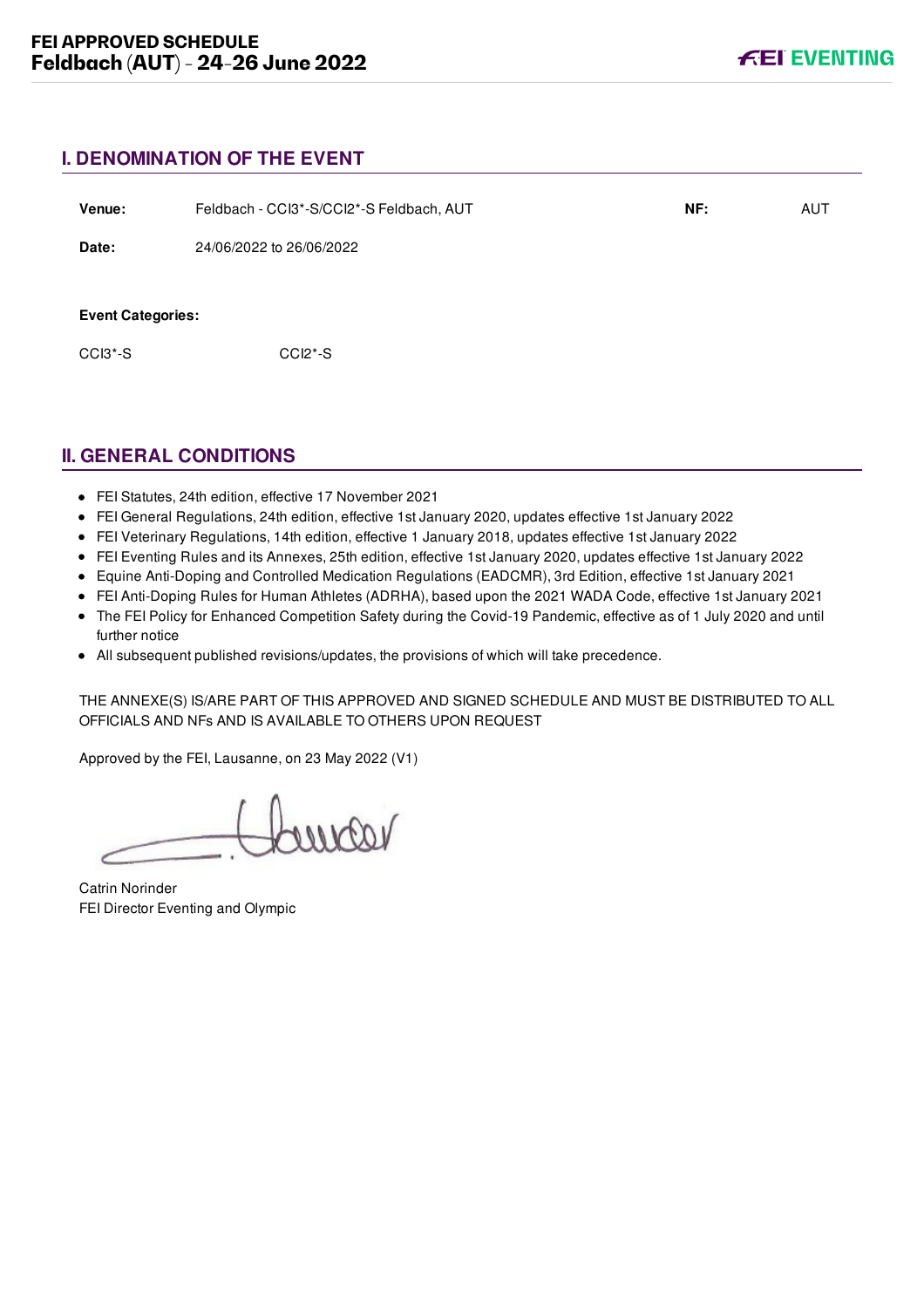# **Table of Contents**

| III. THE FEI CODE OF CONDUCT FOR THE WELFARE OF THE HORSE  4          |  |
|-----------------------------------------------------------------------|--|
|                                                                       |  |
|                                                                       |  |
|                                                                       |  |
|                                                                       |  |
|                                                                       |  |
|                                                                       |  |
|                                                                       |  |
|                                                                       |  |
|                                                                       |  |
| XI. LOGISTICAL, ADMINISTRATIVE AND TECHNICAL INFORMATION  17          |  |
|                                                                       |  |
|                                                                       |  |
|                                                                       |  |
| 13. LOCAL TRANSPORTATION & ARRANGEMENTS FROM HOTEL TO SHOWGROUNDS  18 |  |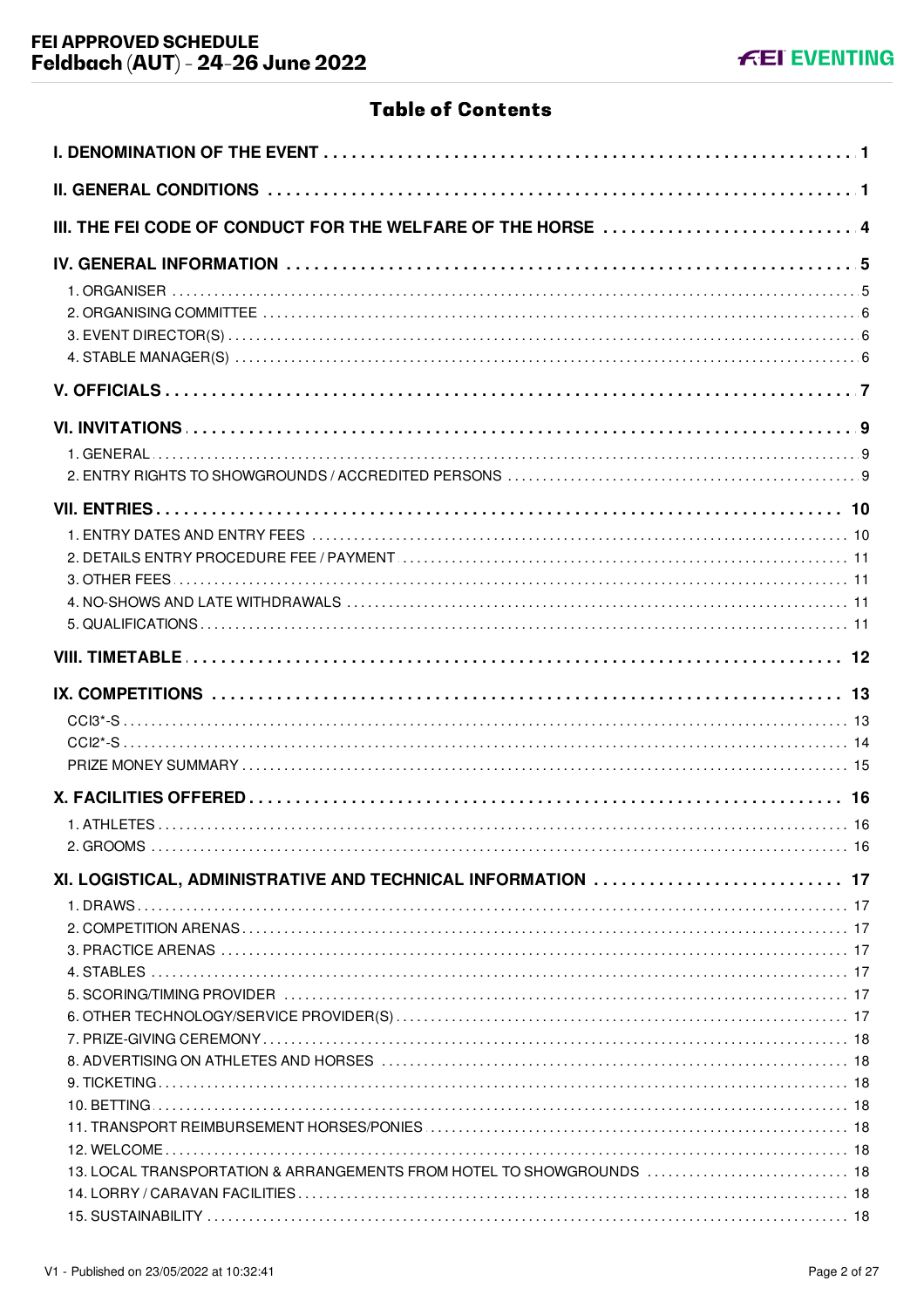| 7.2 VACCINATIONS - EQUINE INFLUENZA (FEI VETERINARY REGULATIONS ARTICLE 1003)  20   |  |
|-------------------------------------------------------------------------------------|--|
|                                                                                     |  |
| 7.4 HORSE INSPECTIONS (FEI VETERINARY REGULATIONS ARTICLES 1034-1042)  21           |  |
| 7.5 LIMB SENSITIVITY EXAMINATION (FEI VETERINARY REGULATIONS ARTICLE 1048-1053)  21 |  |
| 8. EQUINE ANTI-DOPING AND CONTROLLED MEDICATION PROGRAMME (EADCMP)  21              |  |
|                                                                                     |  |
| 8.2 ELECTIVE TESTING (FEI VETERINARY REGULATIONS ARTICLES 1057 AND 1058)  21        |  |
|                                                                                     |  |
|                                                                                     |  |
|                                                                                     |  |
| 1. THE FEI POLICY FOR ENHANCED COMPETITION SAFETY DURING THE COVID-19 PANDEMIC  23  |  |
|                                                                                     |  |
|                                                                                     |  |
|                                                                                     |  |
|                                                                                     |  |
|                                                                                     |  |
|                                                                                     |  |
|                                                                                     |  |
|                                                                                     |  |
|                                                                                     |  |
|                                                                                     |  |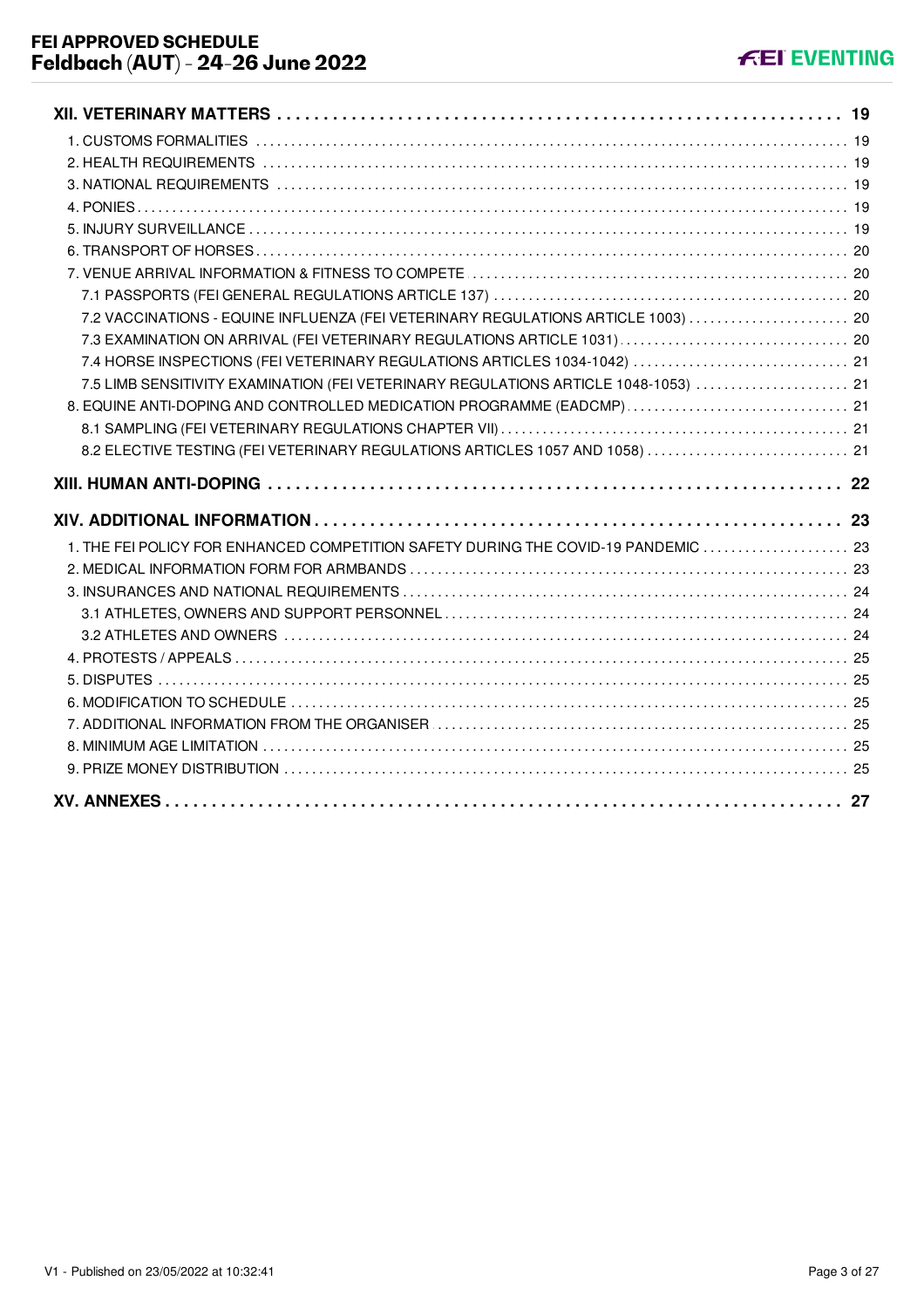# <span id="page-4-0"></span>**III. THE FEI CODE OF CONDUCT FOR THE WELFARE OF THE HORSE**

The Fédération Equestre Internationale (FEI) expects all those involved in international equestrian sport to adhere to the FEI's Code of Conduct and to acknowledge and accept that at all times the welfare of the horse must be paramount and must never be subordinated to competitive or commercial influences.

- 1. At all stages during the preparation and training of competition horses, welfare must take precedence over all other demands. This includes good horse management, training methods, farriery and tack, and transportation.
- 2. Horses and Athletes must be fit, competent and in good health before they are allowed to compete. This encompasses medication use, surgical procedures that threaten welfare or safety, pregnancy in mares and the misuse of aids.
- 3. Events must not prejudice horse welfare. This involves paying careful attention to the competition areas, ground surfaces, weather conditions, stabling, site safety and fitness of the horse for onward travel after the event.
- 4. Every effort must be made to ensure that horses receive proper attention after they have competed and that they are treated humanely when their competition careers are over. This covers proper veterinary care, competition injuries, euthanasia and retirement.
- 5. The FEI urges all involved with the sport to attain the highest levels of education in their areas of expertise.

The Long version of this Code can be obtained from the Fédération Equestre Internationale, HM King Hussein I Building, Chemin de la Joliette 8, 1006 Lausanne, Switzerland. Telephone: +41 21 310 47 47. The Code is available in English. The Code is also available on the FEI's website:<https://inside.fei.org/fei/regulations/general-rules>.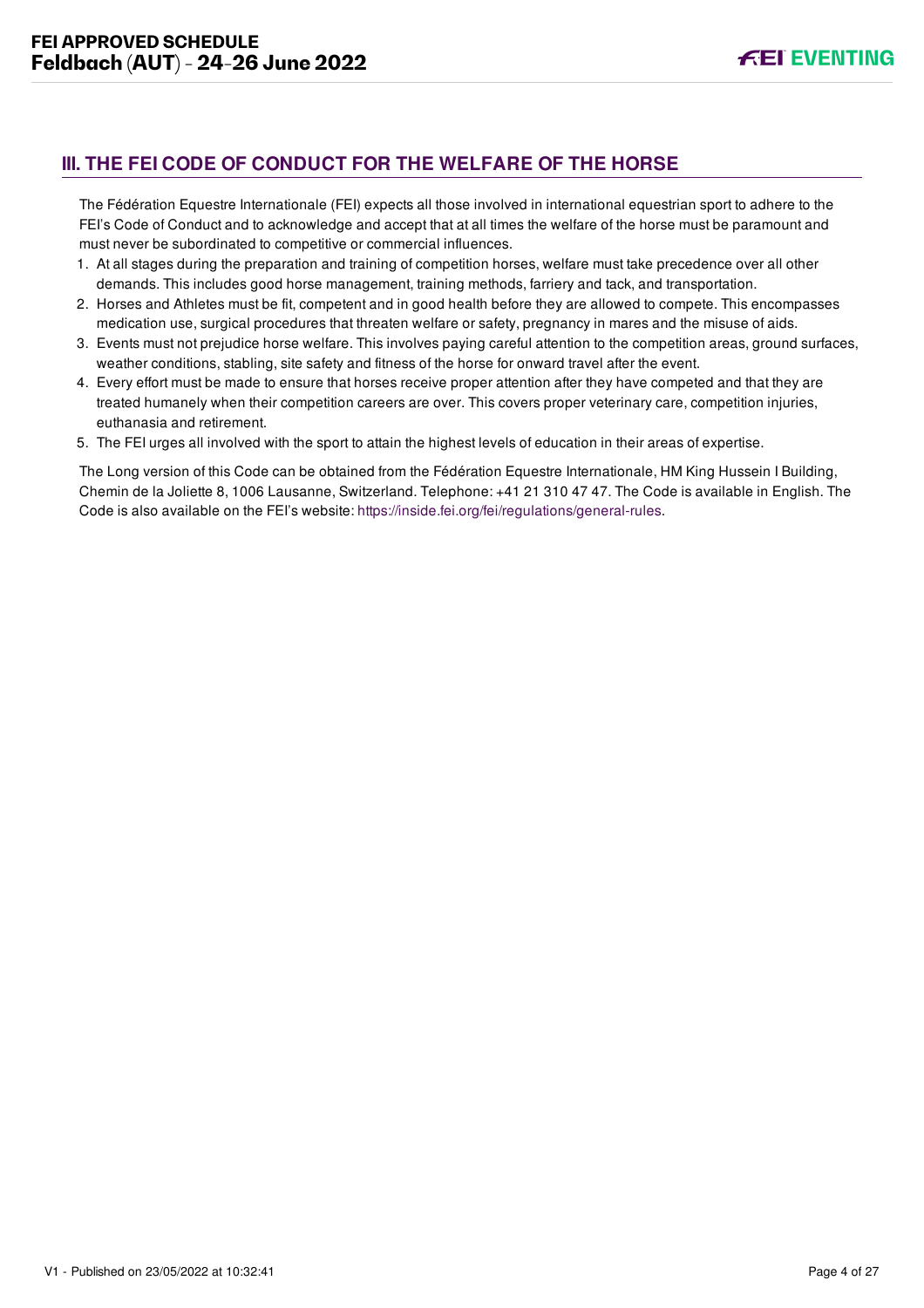# <span id="page-5-0"></span>**IV. GENERAL INFORMATION**

# <span id="page-5-1"></span>**1. ORGANISER**

| Name:    | HSV Feldbach RC Schloß Kornberg                                    |
|----------|--------------------------------------------------------------------|
| Address: | HSV Feldbach "Schloß Kornberg"<br>Dörfl 2<br>8330 Feldbach Austria |
| Phone:   | +43 (0) 650 263 2200                                               |
| Fax:     | +43 (0) 3152 242928                                                |
| Email:   | elisabeth.schauperl@aon.at                                         |
| Website: | www.hsvrcschlosskornberg.com                                       |

#### **Showground contact details**

|                                                                                    | Venue name: |
|------------------------------------------------------------------------------------|-------------|
| Address:<br>HSV Feldbach "RC Schloss Kornberg"<br>Dörfl 2<br>8330 Feldbach Austria |             |

# **Phone:**

**GPS Coordinates:** Lat: 46.98090, Long: 15.87790



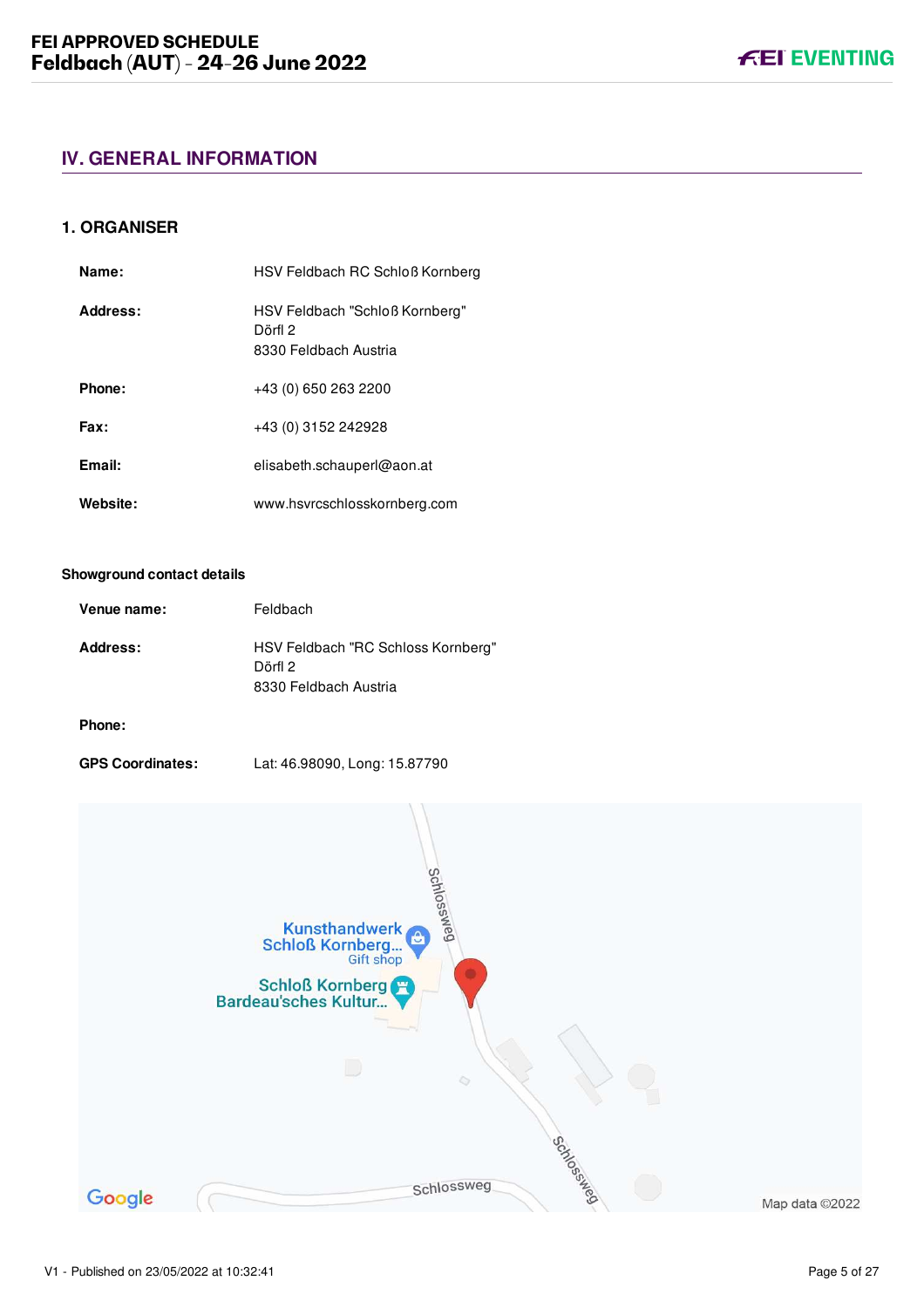# <span id="page-6-0"></span>**2. ORGANISING COMMITTEE**

| <b>Show Secretary</b>         | Thomas PAKOSTA               |
|-------------------------------|------------------------------|
| <b>Press Officer</b>          | Katharina MAHORKO            |
| <b>President of the Event</b> | Prim.doz. Dr. Hannes HOFMANN |

# <span id="page-6-1"></span>**3. EVENT DIRECTOR(S)**

## **1. Elisabeth PUNTIGAM-SCHAUPERL**

8330 Feldbach Austria

**2. Daniel DUNST**

# <span id="page-6-2"></span>**4. STABLE MANAGER(S)**

**Name:** Gerhard DUNST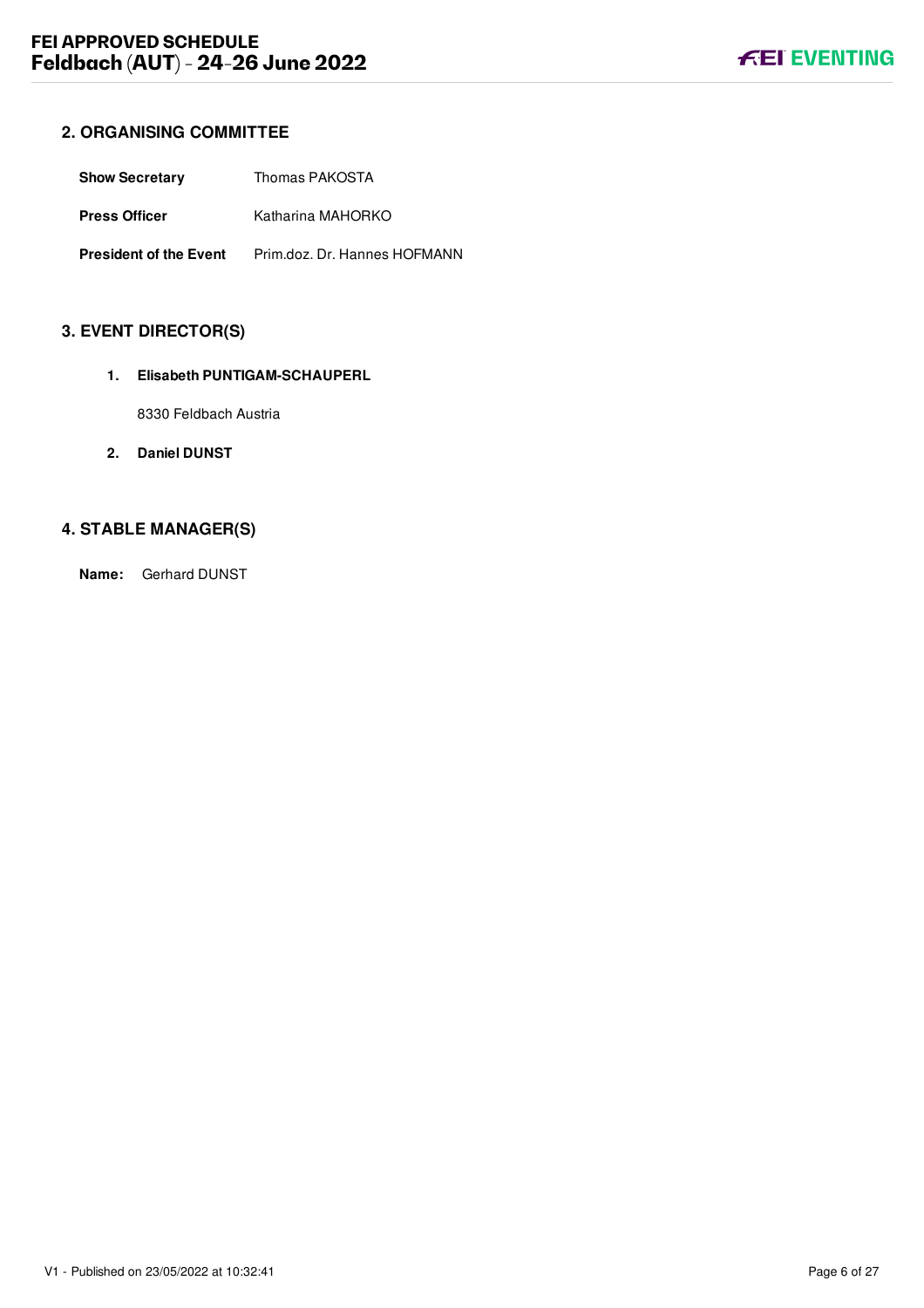# <span id="page-7-0"></span>**V. OFFICIALS**

**Please note that the schedule has been approved under the provision that all appointed Officials have successfully passed the online FEI Competency Evaluation Test.** 

**At least one Permitted Treating Vet must be appointed for every 200 horses at the venue (Veterinary regulations, art. 1007).**

| <b>Assignment</b>                                        | Name / FEI ID                                         | <b>NF</b>  | <b>Function</b>            | <b>Events</b> |
|----------------------------------------------------------|-------------------------------------------------------|------------|----------------------------|---------------|
| 1. Ground Jury                                           |                                                       |            |                            |               |
| CCI3*-S                                                  |                                                       |            |                            |               |
| <b>Ground Jury President</b>                             | <b>Katrin EICHINGER-</b><br><b>KNIELY</b><br>10057222 | AUT        | Judge $(3)$                |               |
| <b>Ground Jury Member</b>                                | <b>Judith EISNECKER</b><br>10106122                   | AUT        | Judge (2)                  |               |
| <b>Ground Jury Member</b>                                | <b>Franz KAGER</b><br>10070672                        | AUT        | Judge (National)           |               |
| <b>Jumping Judge</b>                                     | All jury members                                      |            |                            |               |
| <b>CCI2*-S</b>                                           |                                                       |            |                            |               |
| <b>Ground Jury President</b>                             | <b>Katrin EICHINGER-</b><br><b>KNIELY</b><br>10057222 | AUT        | Judge (3)                  |               |
| <b>Ground Jury Member</b>                                | <b>Franz KAGER</b><br>10070672                        | AUT        | Judge (National)           |               |
| <b>Ground Jury Member</b>                                | <b>Judith EISNECKER</b><br>10106122                   | AUT        | Judge (2)                  |               |
| <b>Jumping Judge</b>                                     | All jury members                                      |            |                            |               |
| 2. Technical Delegate                                    |                                                       |            |                            |               |
| <b>Technical Delegate</b>                                | Sandor FÜLÖP<br>10052229                              | <b>HUN</b> | Technical delegate (2)     | All<br>Events |
| 3. Course Designer                                       |                                                       |            |                            |               |
| <b>Cross Country Course Designer</b>                     | <b>Andreas RIEDL</b><br>10003587                      | <b>AUT</b> | Course designer (2)        | All<br>Events |
| <b>Jumping Course Designer</b>                           | <b>Andreas RIEDL</b><br>10003587                      | <b>AUT</b> | Course designer (2)        | All<br>Events |
| <b>Cross Country Assistant Course</b><br><b>Designer</b> | <b>Franz GABER</b><br>10138263                        | <b>AUT</b> | Course designer (National) | All<br>Events |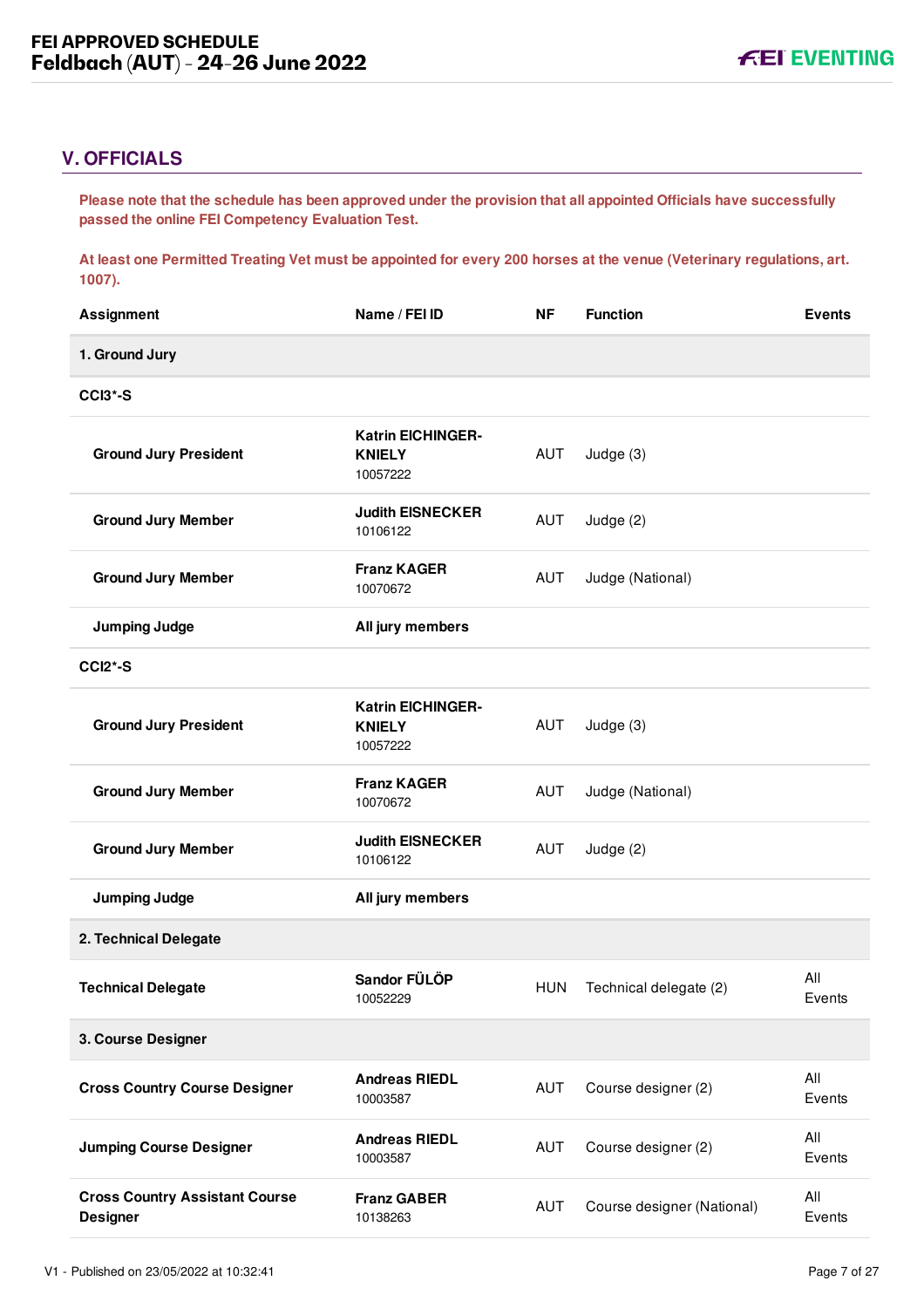# **FEI APPROVED SCHEDULE Feldbach (AUT) - 24-26 June 2022**

| <b>Assignment</b>                                     | Name / FEI ID                                               | <b>NF</b>  | <b>Function</b>                        | <b>Events</b> |
|-------------------------------------------------------|-------------------------------------------------------------|------------|----------------------------------------|---------------|
| <b>Course Builder</b>                                 | <b>Daniel DUNST</b><br>10003950                             | <b>AUT</b> |                                        | All<br>Events |
| 4. Chief Steward                                      |                                                             |            |                                        |               |
| <b>Chief Steward</b>                                  | <b>Norbert CSOBA</b><br>10092961                            | <b>HUN</b> | Steward (1)                            | All<br>Events |
| <b>5. Assistant Stewards</b>                          |                                                             |            |                                        |               |
| <b>Assistant Steward</b>                              | Zsófia PINTÉR<br>10089558                                   | <b>HUN</b> | Steward (1)                            | All<br>Events |
| 6. FEI Veterinary Delegate                            |                                                             |            |                                        |               |
| <b>Veterinary Delegate</b>                            | <b>Matthias BAUMANN</b><br>10004978                         | <b>GER</b> | Official Veterinarian (3)              | All<br>Events |
| 7. Veterinary Service Manager & Treating Veterinarian |                                                             |            |                                        |               |
| <b>Veterinary Service Manager (VSM)</b>               | <b>Nina NEUMANN-</b><br><b>GRÜNER</b><br>10082812           | AUT        | FEI Permitted Treating<br>Veterinarian | All<br>Events |
| <b>Treating Veterinarian</b>                          | <b>Nina NEUMANN-</b><br><b>GRÜNER</b><br>10082812           | <b>AUT</b> | FEI Permitted Treating<br>Veterinarian | All<br>Events |
| 8. Chief Medical Officer & Medical Services           |                                                             |            |                                        |               |
| <b>Chief Medical Officer</b>                          | <b>Rainer WAWRIK</b><br>10127810<br>Phone: +43 664 1312077  |            |                                        | All<br>Events |
| <b>Medical Services</b>                               | <b>Rotes Kreuz Feldbach</b><br>30000070                     | AUT        | Corporation                            | All<br>Events |
| 9. Farrier                                            |                                                             |            |                                        |               |
| <b>Farrier</b>                                        | <b>Bernd LEMMERER</b><br>10281993<br>Phone: 0664 750 01 396 |            |                                        | All<br>Events |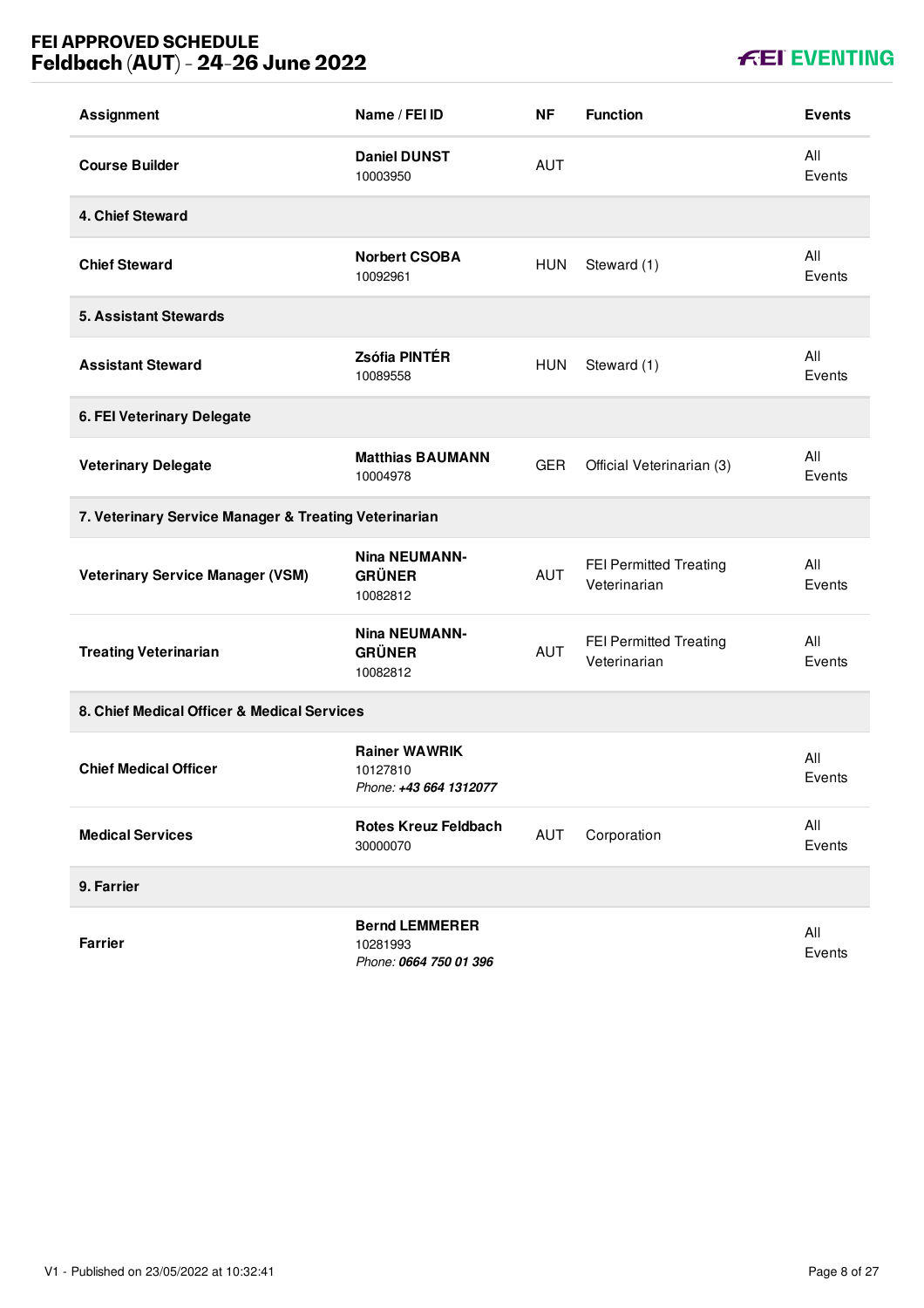# <span id="page-9-0"></span>**VI. INVITATIONS**

# <span id="page-9-1"></span>**1. GENERAL**

| <b>Invited NFs</b>                               | Unlimited               |
|--------------------------------------------------|-------------------------|
| Number of athletes from the host<br>nation       | Unlimited               |
| Number of athletes per NF                        | 5                       |
| Maximum number of horses per<br>athlete          | Unlimited               |
| Ballot procedure in case of<br>excessive entries | First come, first serve |

Athletes are invited by the Organiser through their National Federation. One (1) groom per athlete.

# <span id="page-9-2"></span>**2. ENTRY RIGHTS TO SHOWGROUNDS / ACCREDITED PERSONS**

Entry right to the stable area according to FEI Veterinary Regulations Articles 1008-1009

# **NUMBER OF ACCREDITED PERSONS**

| Horse owner    | 1 accreditations per horse acc. to FEI Passport |
|----------------|-------------------------------------------------|
| Groom          |                                                 |
| <b>Partner</b> |                                                 |
| <b>Athlete</b> |                                                 |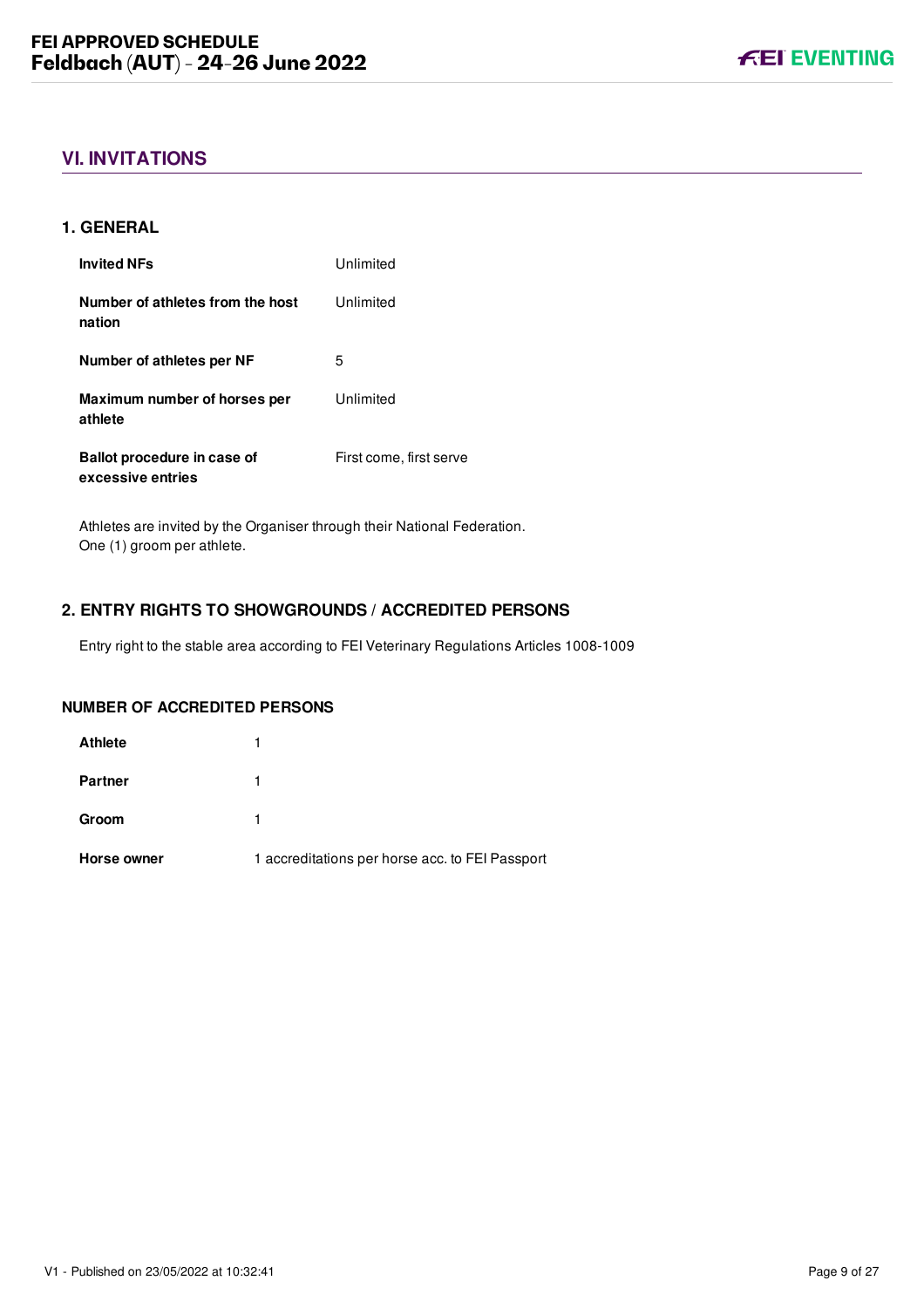# <span id="page-10-0"></span>**VII. ENTRIES**

# **IMPORTANT**

- Entries must be made through the FEI Entry System for all categories of this Event ([https://entry.fei.org\)](https://entry.fei.org);
- Additional documentation can be found at: <https://inside.fei.org/fei/your-role/it-services/fei-entry-system>
- All Athletes and Horses participating in any International Competition must be registered with the FEI;
- Athletes and/or Horses present at the Event without having been entered through the FEI's Online Entry System will automatically be disqualified unless compelling circumstances warrant otherwise.

# <span id="page-10-1"></span>**1. ENTRY DATES AND ENTRY FEES**

Entries have to be in accordance with Art. 509 of the FEI Eventing Rules, 25th edition, effective 1st January 2020, updates effective 1st January 2022.

#### **Deadlines for entries**

| Closing date for  | <b>CCI3*-S</b> 06/06/2022 |
|-------------------|---------------------------|
| definite entries: | CCI2*-S 06/06/2022        |
| Last date for     | <b>CCI3*-S</b> 17/06/2022 |
| substitutions:    | <b>CCI2*-S</b> 17/06/2022 |

#### **Fees for horses**

| Entry fee per horse              |                                                                                                                                                                                                                      |
|----------------------------------|----------------------------------------------------------------------------------------------------------------------------------------------------------------------------------------------------------------------|
| $CCI3*-S$                        | 350 EUR                                                                                                                                                                                                              |
| $CCI2*-S$                        | 320 EUR                                                                                                                                                                                                              |
| <b>EADCMP</b> Fee                | Lower Level Events (CIMs) CHF 18 per horse per event (For definition of CIMs see Appendix E of the FEI General Regulations)<br>Higher Level Events CHF 25 per horse per event (All other events not defined as CIMs) |
| CCI <sub>3</sub> <sup>*</sup> -S | 18 EUR (18 CHF not included in entry fee)                                                                                                                                                                            |
| $CCI2*-S$                        | 18 EUR (18 CHF not included in entry fee)                                                                                                                                                                            |
| Stabling fee per horse           |                                                                                                                                                                                                                      |
| Not Applicable                   | $CCI3*-S$ :<br>Included in entry fee                                                                                                                                                                                 |
|                                  | $CCI2*-S$ :<br>included in entry fee                                                                                                                                                                                 |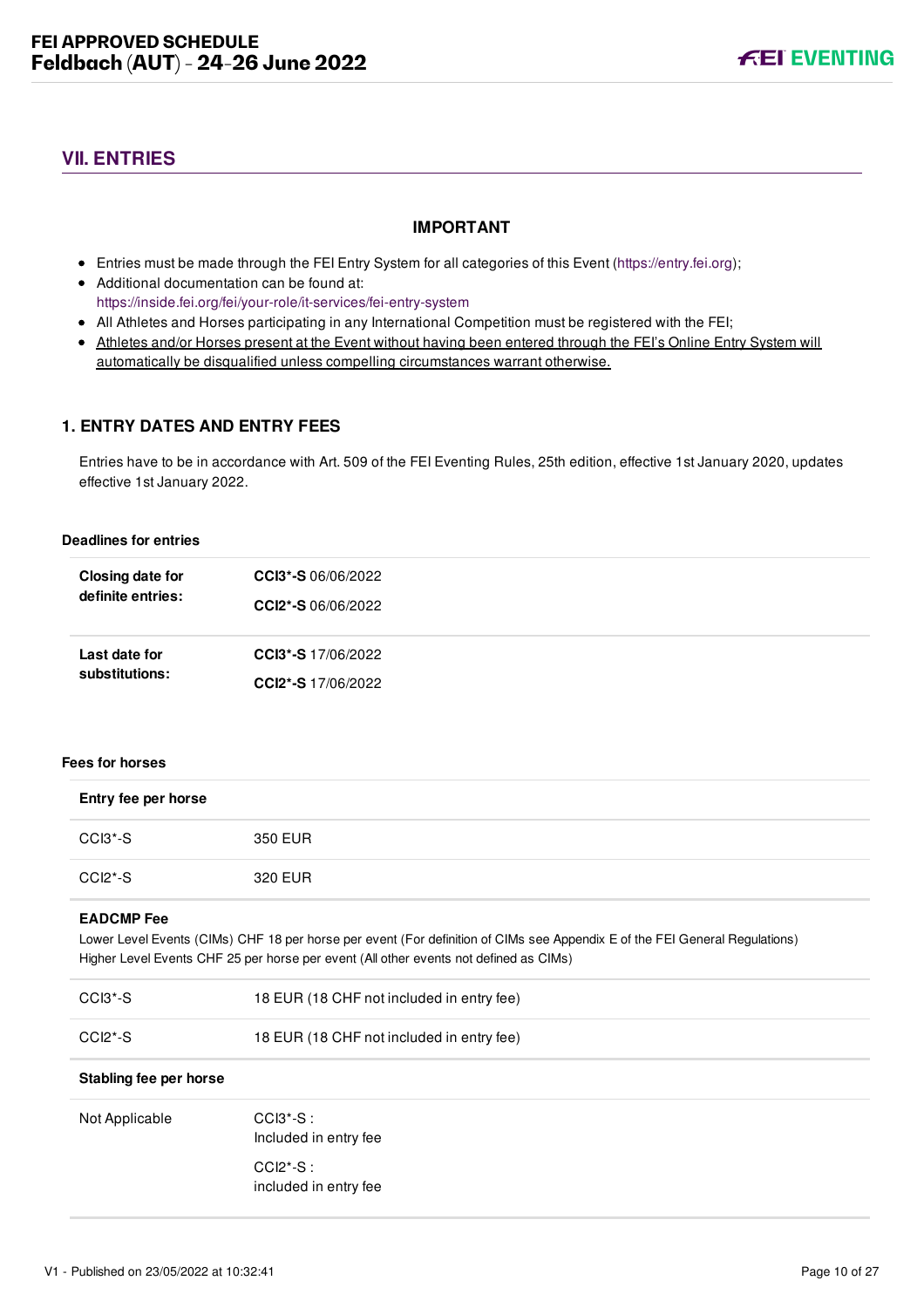

| Total fee per horse |         |
|---------------------|---------|
| CCI3*-S             | 368 EUR |
| CCI2*-S             | 338 EUR |

# <span id="page-11-0"></span>**2. DETAILS ENTRY PROCEDURE FEE / PAYMENT**

Raiffeisenbank Feldbach, IBAN: AT81 3849 7000 0003 3167, BIC: RZSTAT2G497, latest date for transferring the funds is 16 June 2021

# <span id="page-11-1"></span>**3. OTHER FEES**

All other fees must be listed hereunder with the details of the amounts to be charged and approved by the FEI. Only fees approved by the FEI and listed in the approved Schedule can be charged by the OC.

Hay 9 EUR per bale

Straw 6 EUR per bale

Shavings 12 EUR per bale

#### **Lorry / Caravan area**

| Power supply | Provided by the OC at the following cost: |
|--------------|-------------------------------------------|
|              | 40 EUR per lorry/caravan                  |

All aforementioned amounts include VAT, if applicable

VAT number of the Organiser:

# <span id="page-11-2"></span>**4. NO-SHOWS AND LATE WITHDRAWALS**

In the case of withdrawals after the date of definite entries or no-shows the athlete or the respective NF will be held liable to reimburse the OC for the actual financial loss incurred by the OC (i.e. stabling and hotel expenses) as a result of the late withdrawal or no-show.

#### **Amount charged**

| Refund procedure | Withdrawals before 08 June 2022 - 100% refund; Withdrawals until 15 June 2022 - 50% refund,     |
|------------------|-------------------------------------------------------------------------------------------------|
|                  | Withdrawals including and after 20 June 2022 - no refund; the athletes or respective NF will be |
|                  | held reliable                                                                                   |

# <span id="page-11-3"></span>**5. QUALIFICATIONS**

Entries have to be in accordance with Art. 520 and 521 of the FEI Eventing Rules, 25th edition, effective 1st January 2020, updates effective 1st January 2022.

The eligibility to compete will be determined by a combination of the following:

- The level of the Athlete category (National, D, C, B, A) (Art.519)
- The achievement of a number of Minimum Eligibility Requirements according to the eligibility matrix of requirements (Art. 520)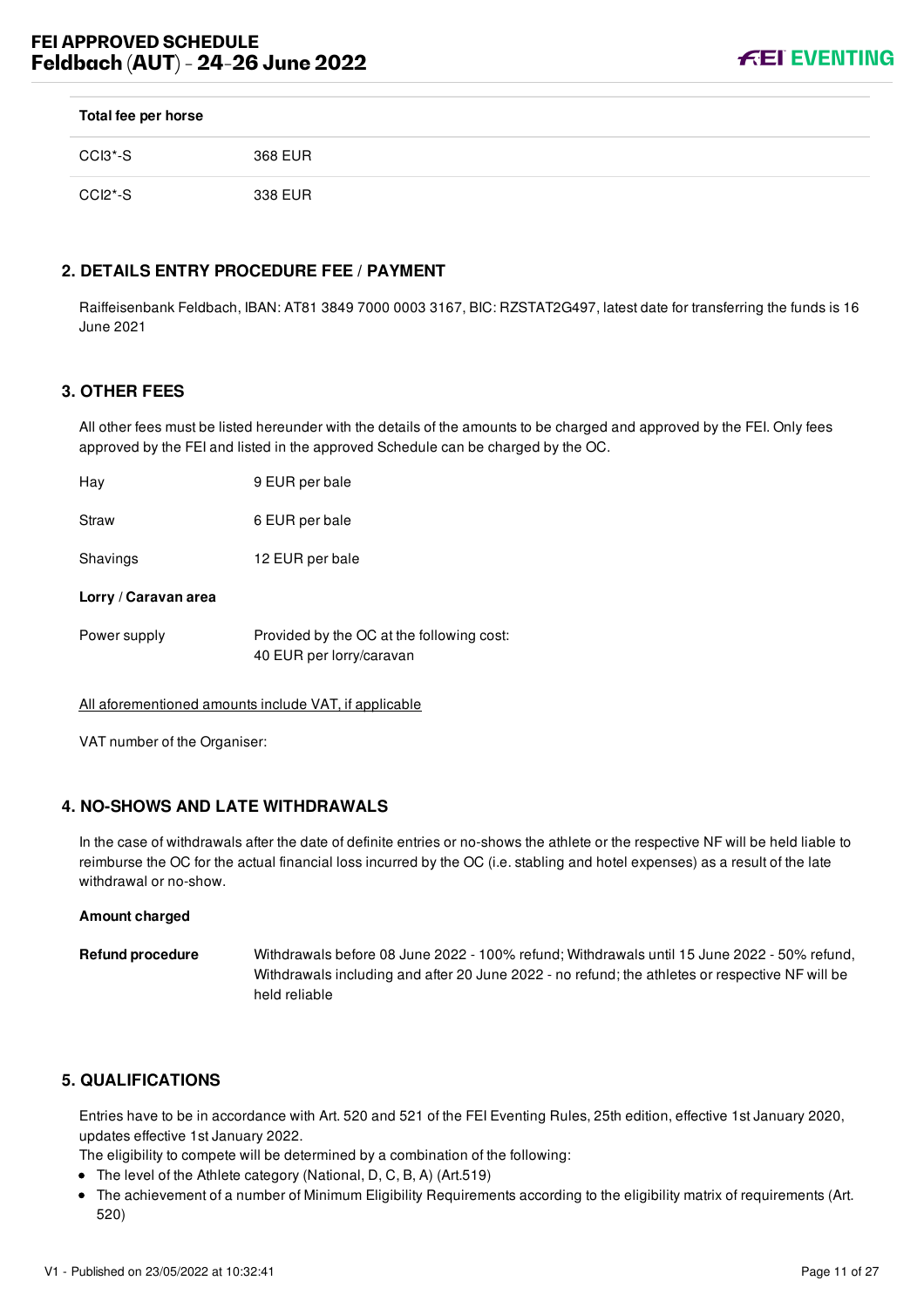# <span id="page-12-0"></span>**VIII. TIMETABLE**

| CCI <sub>3</sub> *-S                                        | Day      | <b>Date</b> | <b>Time</b>   |
|-------------------------------------------------------------|----------|-------------|---------------|
| <b>Opening of stables</b>                                   | Thursday | 23/06/2022  | 15:00         |
| Vet examination on arrival<br>until Friday 02.07.2021 12:00 | Thursday | 23/06/2022  | 15:00 - 20:00 |
| <b>Official course inspection</b>                           | Friday   | 24/06/2022  | 11:00         |
| <b>Declaration of starters</b>                              | Friday   | 24/06/2022  | 12:00         |
| <b>Dressage Test</b>                                        | Friday   | 24/06/2022  | 17:00         |
| <b>Jumping Test</b>                                         | Saturday | 25/06/2022  | 13:00         |
| <b>Cross-Country Test</b>                                   | Sunday   | 26/06/2022  | 13:00         |
| Prize-giving                                                | Sunday   | 26/06/2022  | 16:00         |

| $CCI2*-S$                                                     | Day      | <b>Date</b> | Time          |
|---------------------------------------------------------------|----------|-------------|---------------|
| Vet examination on arrival<br>until Friday, 02.07.2021, 12:00 | Thursday | 23/06/2022  | 15:00 - 20:00 |
| <b>Opening of stables</b>                                     | Thursday | 23/06/2022  | 15:00         |
| <b>Official course inspection</b>                             | Friday   | 24/06/2022  | 11:00         |
| <b>Declaration of starters</b>                                | Friday   | 24/06/2022  | 12:00         |
| <b>Dressage Test</b>                                          | Friday   | 24/06/2022  | 15:00         |
| <b>Jumping Test</b>                                           | Saturday | 25/06/2022  | 14:00         |
| <b>Cross-Country Test</b>                                     | Sunday   | 26/06/2022  | 12:00         |
| Prize-giving                                                  | Sunday   | 26/06/2022  | 15:30         |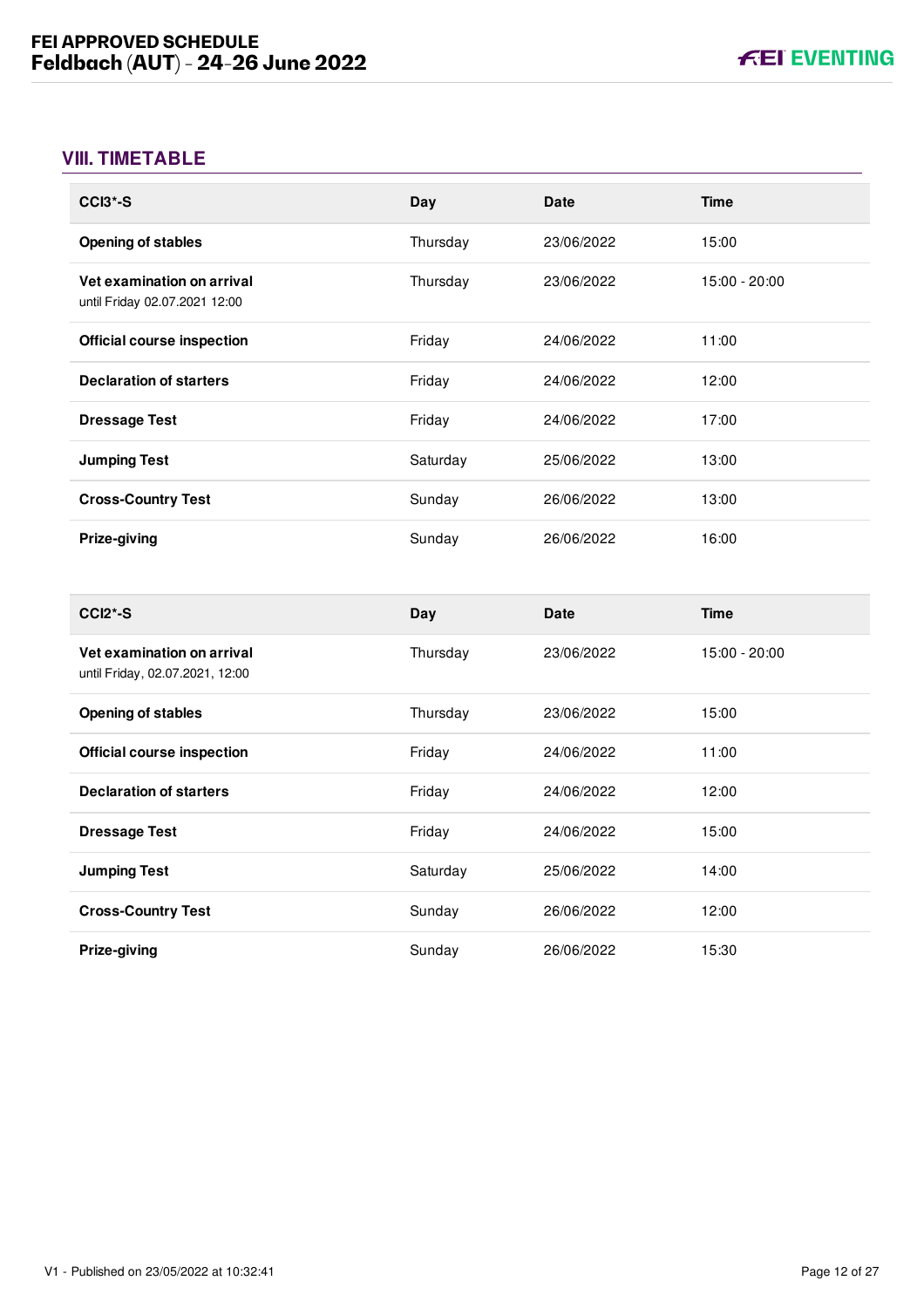# <span id="page-13-0"></span>**IX. COMPETITIONS**

**These competitions will be in accordance with the FEI Eventing Rules and its Annexes, 25th edition, effective 1st January 2020, updates effective 1st January 2022.**

# <span id="page-13-1"></span>**CCI3\*-S**

#### **TECHNICAL CONDITIONS**

| <b>DRESSAGE TEST</b><br>CCI <sub>3</sub> <sup>*</sup> -S | CCI3 <sup>*</sup> B         |           |
|----------------------------------------------------------|-----------------------------|-----------|
| <b>CROSS-COUNTRY</b><br><b>TEST</b>                      | Length:                     | 3575 m    |
| CCI <sub>3</sub> <sup>*</sup> -S                         | Speed:                      | 550 m/min |
|                                                          | Number of efforts:          | 32        |
| <b>JUMPING</b><br>CCI <sub>3</sub> <sup>*</sup> -S       | Distance:                   | 600 m     |
|                                                          | Speed:                      | 350 m/min |
|                                                          | Max. number of efforts:     | 14        |
|                                                          | <b>Number of obstacles:</b> | 11        |

# **PRIZE CLASSIFICATION**

-

**Total amount of prize money per section:** 2,100 EUR

1: EUR 570,00, 2. EUR 480,00, 3: EUR 400, 4: EUR 300,00, 5: EUR 250,00, to 25% starters EUR 100,00

#### **Other details on prize money distribution**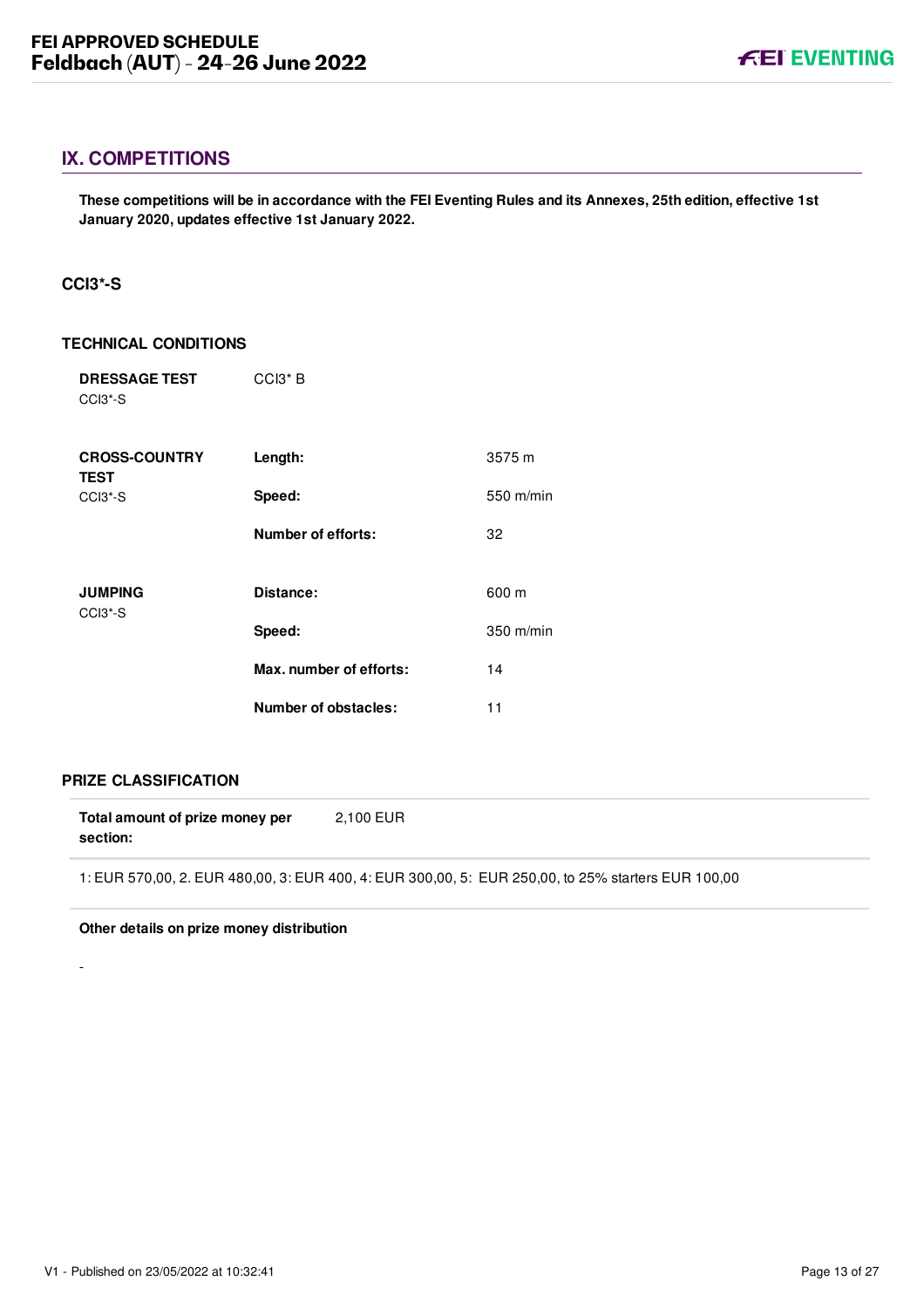# <span id="page-14-0"></span>**CCI2\*-S**

#### **TECHNICAL CONDITIONS**

**DRESSAGE TEST** CCI2\*-S CCI2\* B

| <b>CROSS-COUNTRY</b><br><b>TEST</b>                | Length:                 | 3120 m      |
|----------------------------------------------------|-------------------------|-------------|
| CCI <sub>2</sub> <sup>*</sup> -S                   | Speed:                  | $520$ m/min |
|                                                    | Number of efforts:      | 30          |
| <b>JUMPING</b><br>CCI <sub>2</sub> <sup>*</sup> -S | Distance:               | 600 m       |
|                                                    | Speed:                  | $350$ m/min |
|                                                    | Max. number of efforts: | 13          |
|                                                    | Number of obstacles:    | 11          |

## **PRIZE CLASSIFICATION**

-

| Total amount of prize money per<br>section:                    | 1.500 EUR |
|----------------------------------------------------------------|-----------|
| 1:420.00, 2:350.00, 3:280.00, 4:220, 5:150.00, 6 to 25%:100.00 |           |

**Other details on prize money distribution**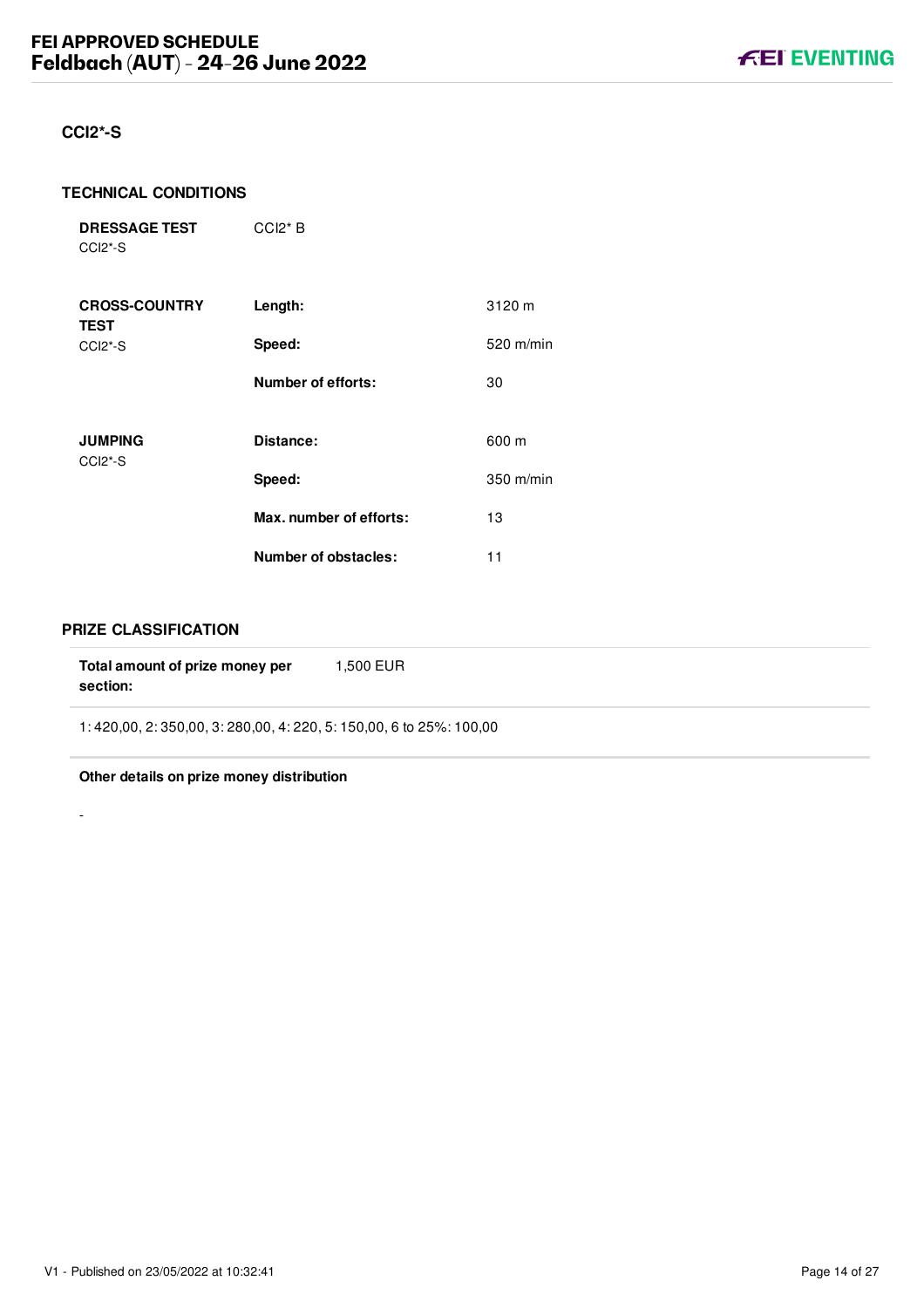

# <span id="page-15-0"></span>**PRIZE MONEY SUMMARY**

| Category |              | Amount       |
|----------|--------------|--------------|
| CCI3*-S  |              | 2,100.00 EUR |
| CCI2*-S  |              | 1,500.00 EUR |
|          | <b>Total</b> | 3,600.00 EUR |

#### **IMPORTANT**

**The total amount of prize money shown for each Competition in the schedule must be distributed. (FEI General Regulations articles 127 and 128)**

The value of the **1st prize must not exceed 1/3 of the total prize money** distributed for the competition. The minimum number of prizes offered for each competition must be allocated on the basis of one prize for every commenced four Athletes, with a minimum of five prizes.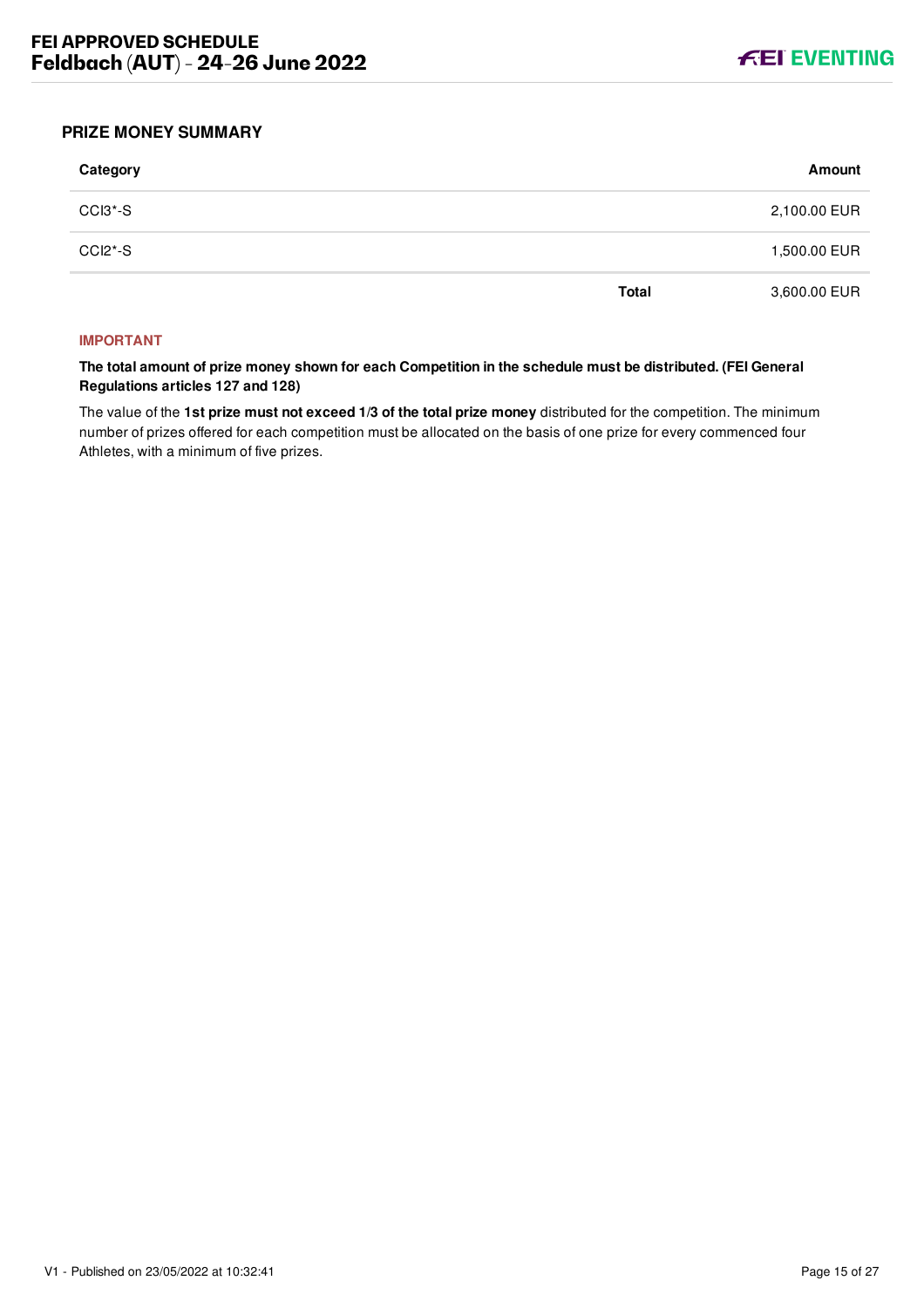# <span id="page-16-1"></span><span id="page-16-0"></span>**1. ATHLETES**

#### **ACCOMMODATION**

- **Hotel name:** Tourismusverband Feldbach Address: Hauptplatz 1 8330 Feldbach Austria
- **Telephone:** +43 3152 3079

#### At the expense of **Athletes**

on own expense

#### **MEALS**

At the expense of **Athletes**

Meals provided from **24/06/2022** to **26/06/2022**

on own expense

# <span id="page-16-2"></span>**2. GROOMS**

# **ACCOMMODATION**

on athletes expense

# **MEALS**

Meals at the expense of **Athletes**

Meals provided from **24/06/2022** to **26/06/2022**

on athletes expense

If applicable, Organiser must provide proper sanitary conditions. The showering facilities should be sufficient for both male and female grooms with hot and cold water. Shower facilities as well as restrooms should at all times be in a state of cleanliness.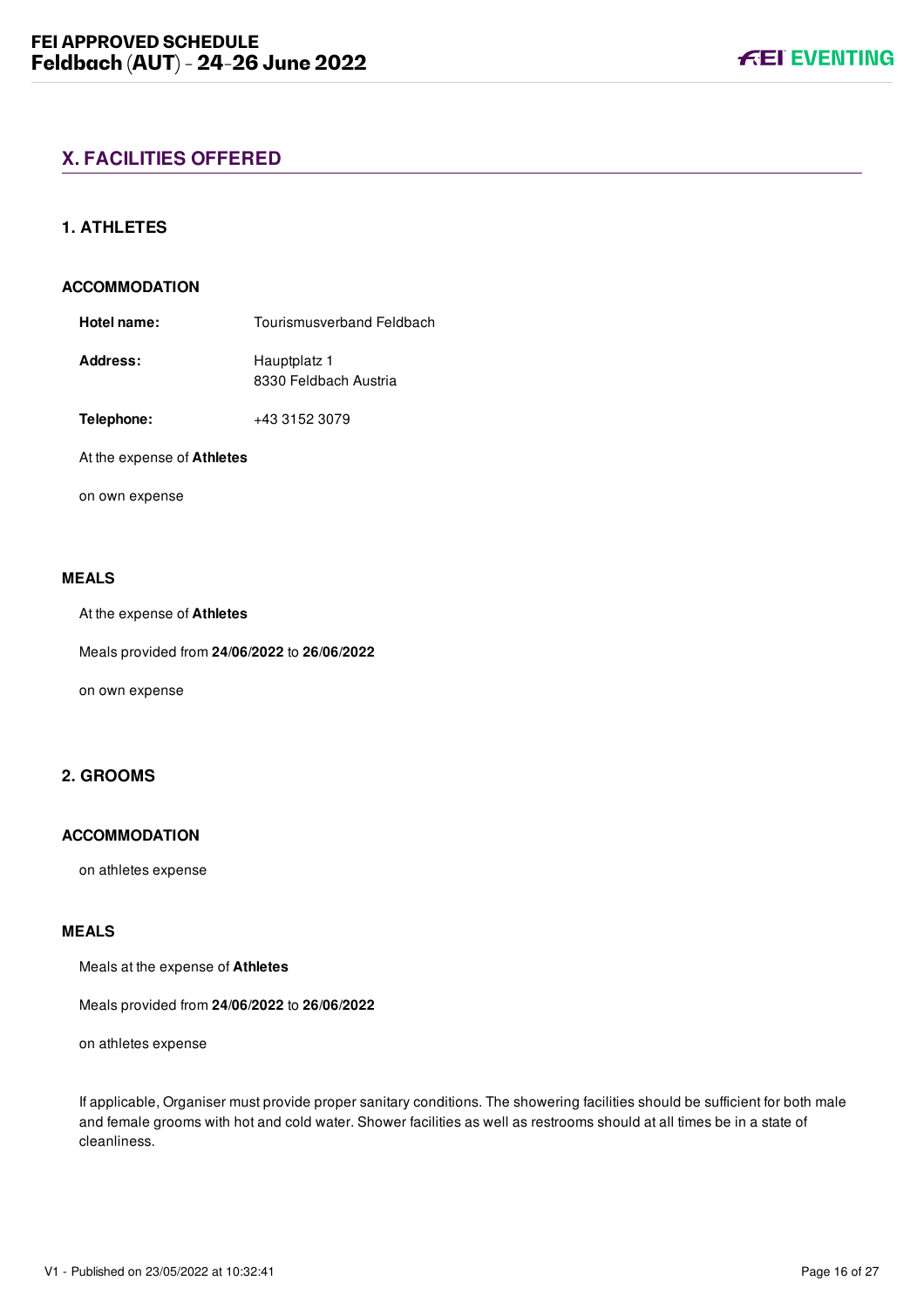# <span id="page-17-0"></span>**XI. LOGISTICAL, ADMINISTRATIVE AND TECHNICAL INFORMATION**

# <span id="page-17-1"></span>**1. DRAWS**

No draws

# <span id="page-17-2"></span>**2. COMPETITION ARENAS**

|               | Name | Width (m) | Length $(m)$ | Type of footing/ground |
|---------------|------|-----------|--------------|------------------------|
| Dressage      |      | 20        | 60           | Grass                  |
| Cross-country |      |           |              | grass                  |
| Jumping       |      | 80        | 80           | grass                  |

# <span id="page-17-3"></span>**3. PRACTICE ARENAS**

| Name | Width (m) | Length (m) | Type of footing/ground |
|------|-----------|------------|------------------------|
| S1   | 80        | 80         | grass                  |
| D1   | 20        | 60         | grass                  |

# <span id="page-17-4"></span>**4. STABLES**

Size of boxes **3** m x **3** m

An adequate number of stables must be at least 4m x 3m to accommodate the larger Horses.

# <span id="page-17-5"></span>**5. SCORING/TIMING PROVIDER**

The FEI may require to be provided with real time results data feed of your event according to FEI requirements; in this case, you and your provider will be informed accordingly.

The Scoring and Timing of the Event will be performed by the following provider(s): (The list of certified Service Providers is available here: [https://inside.fei.org/fei/your-role/it-services/it-providers/list\)](https://inside.fei.org/fei/your-role/it-services/it-providers/list)

| Name of the<br>company | <b>FEI Certified Service Provider ID</b><br>number | Contact person at<br>Event | <b>FEI ID</b> | <b>Contact email</b>  |
|------------------------|----------------------------------------------------|----------------------------|---------------|-----------------------|
|                        |                                                    | Thomas PAKOSTA             | 10137665      | thomas.pakosta@gmx.at |

# <span id="page-17-6"></span>**6. OTHER TECHNOLOGY/SERVICE PROVIDER(S)**

Will you use other technology/service provider(s) at your Event? **No**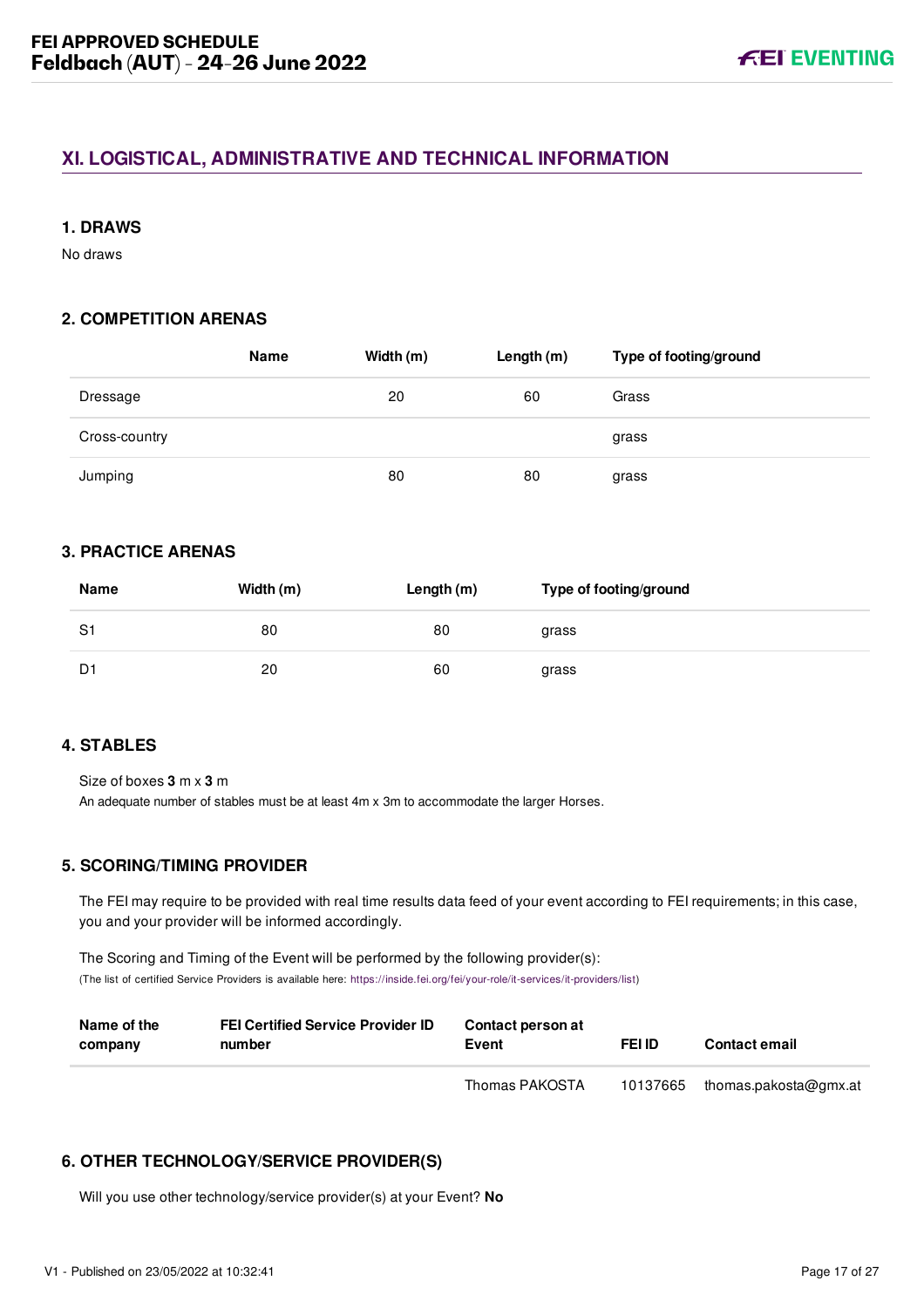## <span id="page-18-0"></span>**7. PRIZE-GIVING CEREMONY**

The owner of the winning horse/pony is invited to the prize-giving ceremony: **Yes**

The athletes required to present themselves for the prize-giving ceremony of each competition are: **1/4**

Athletes riding their horses: **No**

## <span id="page-18-1"></span>**8. ADVERTISING ON ATHLETES AND HORSES**

At CI events, and all competitions except for the Nations Cup, athletes are authorised to carry the logo of their personal sponsor in accordance with article 541 of the FEI Eventing Rules.

The Chief Steward will check that the advertising on athletes and horses complies with these Articles.

#### <span id="page-18-2"></span>**9. TICKETING**

Are you selling tickets for spectators to attend your event? **No**

#### <span id="page-18-3"></span>**10. BETTING**

Betting will be authorised by the Organiser: **No**

#### <span id="page-18-4"></span>**11. TRANSPORT REIMBURSEMENT HORSES/PONIES**

#### <span id="page-18-5"></span>**12. WELCOME**

The time and date of arrival of athletes, horses and their means of transport must be given to the Organiser in order to facilitate their arrival.

#### <span id="page-18-6"></span>**13. LOCAL TRANSPORTATION & ARRANGEMENTS FROM HOTEL TO SHOWGROUNDS**

Walking distance: **Yes**

Organiser shuttle service available: **Yes**

Public transport available: **Not applicable**

#### <span id="page-18-7"></span>**14. LORRY / CARAVAN FACILITIES**

Lorry or caravan can be parked close to the stables: **Yes**

# <span id="page-18-8"></span>**15. SUSTAINABILITY**

Please consider the environment when organising an FEI Event. Please find useful information on FEI Sustainability here: <http://inside.fei.org/fei/your-role/organisers/handbook>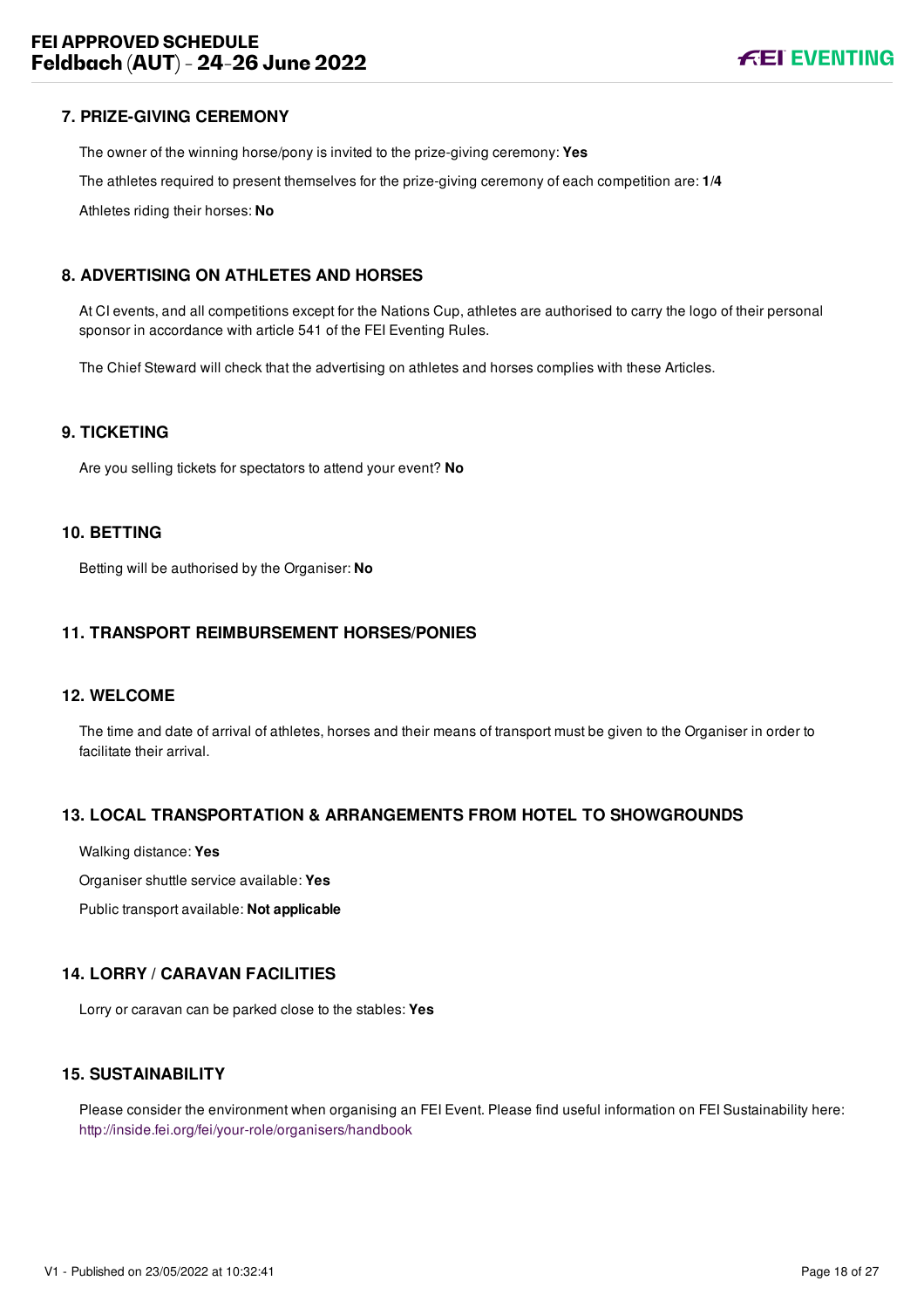# <span id="page-19-0"></span>**XII. VETERINARY MATTERS**

#### <span id="page-19-1"></span>**1. CUSTOMS FORMALITIES**

Contact details for Customs Formalities:

Not applicable

# <span id="page-19-2"></span>**2. HEALTH REQUIREMENTS**

#### **GENERAL**

In accordance with the FEI Code of Conduct for the Welfare of the Horse it is imperative that all Horses at FEI Events are physically fit and free from infectious disease before being allowed to compete.

# **ENTRY OF HORSES**

#### **Required health tests and vaccinations**

-

#### **Quarantine period**

-

#### **Specimen Import Licence applied**

-

# <span id="page-19-3"></span>**3. NATIONAL REQUIREMENTS**

# <span id="page-19-4"></span>**4. PONIES**

-

FEI Veterinary Regulations, Chapter IX: For all Pony Events, Ponies must be available for Pony Measurement if requested by the FEI.

# <span id="page-19-5"></span>**5. INJURY SURVEILLANCE**

FEI Veterinary Regulations Chapter VIII: Horses participating in FEI Events are subject to injury surveillance protocols; and in the event of fatality, a post mortem examination.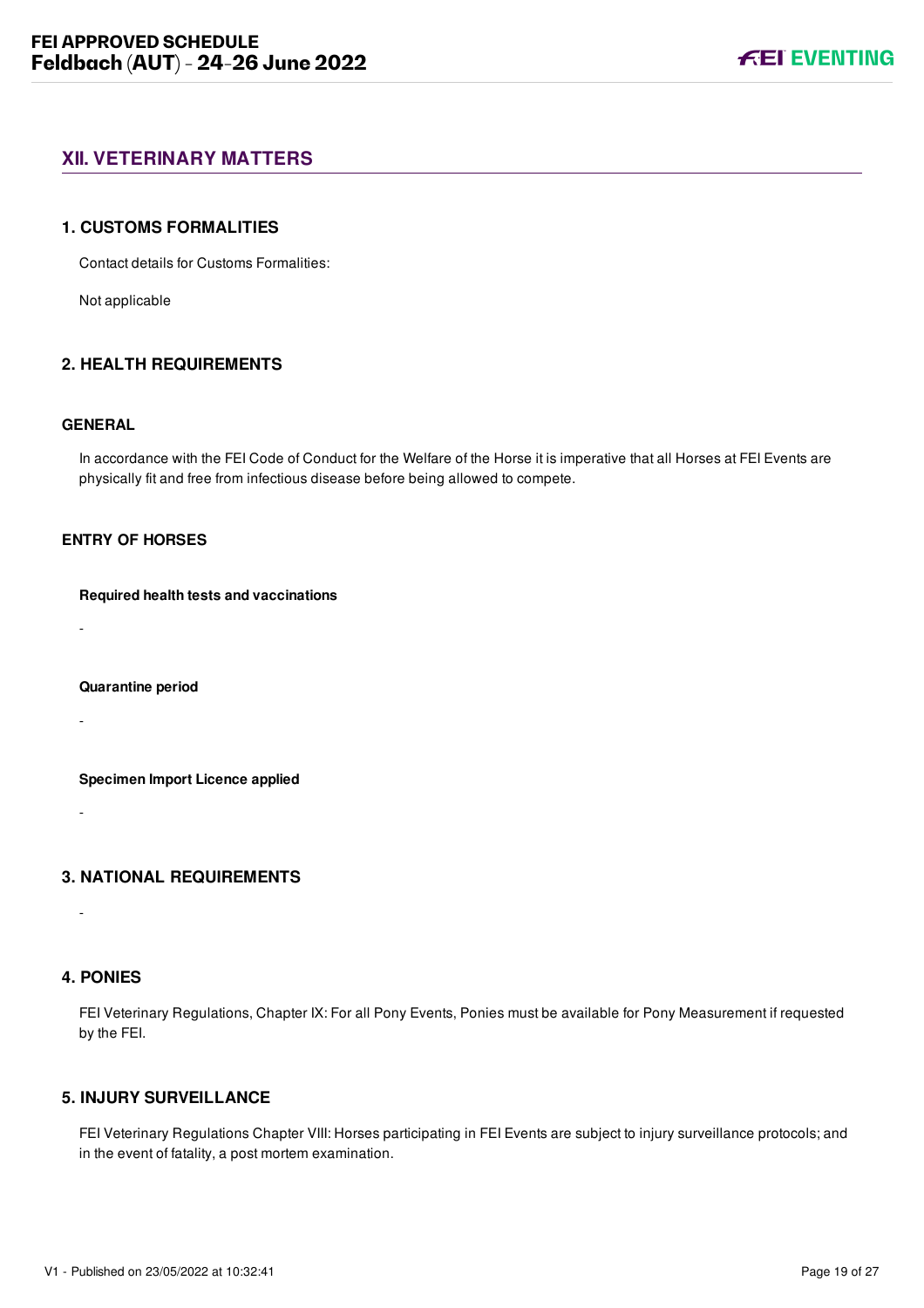# <span id="page-20-0"></span>**6. TRANSPORT OF HORSES**

Horses must be fit to travel and be transported in suitable vehicles for the transport of horses. Any government requirements for disease testing and control must be requested well in advance, to ensure that the horse is in compliance by the time of arrival at the border of the country where the Event is taking place. Athletes, or their representatives, have the responsibility to comply with national legislation in both their country of origin and the host nation of the Event. Where necessary athletes must contact local government authorities or veterinary advisors for information regarding animal health requirements and transport legislation. Within the European Union (EU), this includes EU Council Regulation (EC) No 1/2005 concerning the protection of animals during transport within the Member States of the EU.

# <span id="page-20-1"></span>**7. VENUE ARRIVAL INFORMATION & FITNESS TO COMPETE**

# <span id="page-20-2"></span>**7.1 PASSPORTS (FEI GENERAL REGULATIONS ARTICLE 137)**

For all issues relating to FEI Horse Passports/FEI Recognition Cards please contact your National Federation.All Horses competing at FEI Events must be registered with the FEI.FEI Passports or FEI Recognition Cards (for those Horses with a national passport approved by the FEI) are compulsory for FEI Events.NB: Horses entered in CIMs and in CSIP in their country of residence are not required to have an FEI Passport or FEI Recognition Card but must be properly registered with the FEI and identifiable (GRs 137.2).Athletes who do not present a Horse's Passport and/or Recognition Card, or one that is not correctly validated or fail to meet other passport requirements will be subject to Sanctions in accordance with Annex VI of the FEI Veterinary Regulations and may not be allowed to compete.NB: for Horses permanently resident in a Member State of the European Union: all Horses must have a national EU passport in compliance with EU Regulations to which a FEI Recognition card is applied. The exception to this being Horses in possession of an FEI passport which has been continually revalidated without interruption.

# <span id="page-20-3"></span>**7.2 VACCINATIONS - EQUINE INFLUENZA (FEI VETERINARY REGULATIONS ARTICLE 1003)**

Horses competing at FEI Events must comply with the requirements for Equine Influenza vaccination in accordance with the Veterinary Regulations and as summarised below.

| Vaccination       | Protocol                                                                                                                                                                | <b>Eligibility to enter venue</b>                                                                                                                      |
|-------------------|-------------------------------------------------------------------------------------------------------------------------------------------------------------------------|--------------------------------------------------------------------------------------------------------------------------------------------------------|
| Primary<br>course | 1st Vaccination: day 0<br>2nd Vaccination: day 21-92                                                                                                                    | May compete 7 days after the 2nd Vaccination                                                                                                           |
| First booster     | Within 7 months of the 2nd<br>vaccination of the Primary Course                                                                                                         | May compete for 6 months $+21$ days after the 2nd vaccination of<br>the Primary Course<br>Must not compete in the 7 days after receiving a vaccination |
| <b>Boosters</b>   | <b>MINIMUM:</b> within one year of previous<br>booster vaccination<br><b>IF COMPETING:</b> must be in the 6<br>months $+21$ days of the booster<br>previous vaccination | Must have been vaccinated within 6 months $+21$ days before<br>arriving at the Event Must not compete in the 7 days after<br>receiving a vaccination   |

All FEI registered Horses intending to compete at FEI Events (including CIMs) must be vaccinated against Equine Influenza in accordance with these VRs. The exception being if the applicable domestic legislation prevents the use of Equine Influenza vaccines within the relevant territory.

# <span id="page-20-4"></span>**7.3 EXAMINATION ON ARRIVAL (FEI VETERINARY REGULATIONS ARTICLE 1031)**

On arrival at an Event venue, all Horses must undergo an examination by a veterinarian to confirm their identification from their passport and micro-chip ID (where present), their vaccination status and general health. To protect all horses attending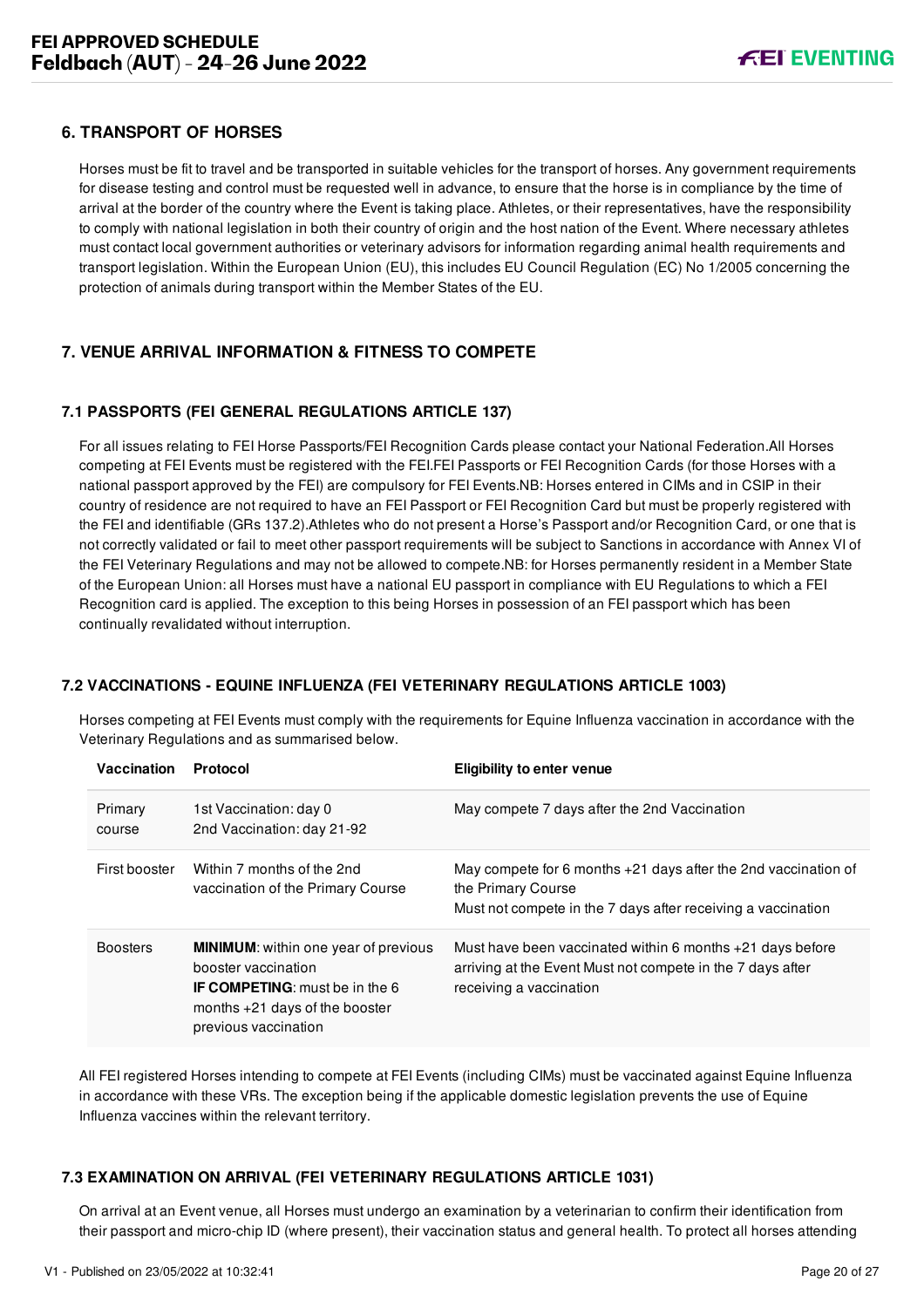# **FEI APPROVED SCHEDULE Feldbach (AUT) - 24-26 June 2022**



events, any Horse with a questionable health status concerning vaccination, disease or other concerns, must be stabled within the isolation facilities provided by the Organising Committee pending a decision on entering the venue. Persons Responsible must fulfil the Horse Health Requirements via the FEI HorseApp in advance of the event which will be checked at the Examination on Arrival.

# <span id="page-21-0"></span>**7.4 HORSE INSPECTIONS (FEI VETERINARY REGULATIONS ARTICLES 1034-1042)**

All Horses will be assessed for their fitness to compete during the Horse Inspection. Any Horse demonstrating questionable fitness may be referred to the Holding Box for further veterinary examination. Horses not deemed fit to compete by the Inspection Panel will not be permitted to compete.

# <span id="page-21-1"></span>**7.5 LIMB SENSITIVITY EXAMINATION (FEI VETERINARY REGULATIONS ARTICLE 1048-1053)**

All Horses are subject to examination under the protocol for abnormal limb sensitivity throughout the period of an Event, including, but not limited to, between rounds and before the Jump Off. Horses may be examined once or on multiple occasions during the Period of an Event.Horses may be selected for examination under the protocol randomly or they may be targeted. All Horses selected to be tested must submit promptly to the examination or are subject to immediate disqualification. There is no obligation to examine any specific number of Horses at an Event.

# <span id="page-21-2"></span>**8. EQUINE ANTI-DOPING AND CONTROLLED MEDICATION PROGRAMME (EADCMP)**

# <span id="page-21-3"></span>**8.1 SAMPLING (FEI VETERINARY REGULATIONS CHAPTER VII)**

All horses competing at FEI Events may be subject to sampling for the presence of Prohibited Substances in accordance with the Anti-Doping and Controlled Medication Regulations (EADCMRs). Horses may be selected for sampling in accordance with obligatory testing, targeted or random sampling procedures. Refer to FEI Financial Charges for details of fees relating to Equine and Human Anti-Doping program (EADCMP), which OCs/NFs have the right to charge to the athlete (applicable for all FEI events worldwide).

# <span id="page-21-4"></span>**8.2 ELECTIVE TESTING (FEI VETERINARY REGULATIONS ARTICLES 1057 AND 1058)**

Elective Testing may be carried out prior to an Event to check for the presence of prohibited substances. Please refer to <https://inside.fei.org/fei/cleansport/horses>for information and details.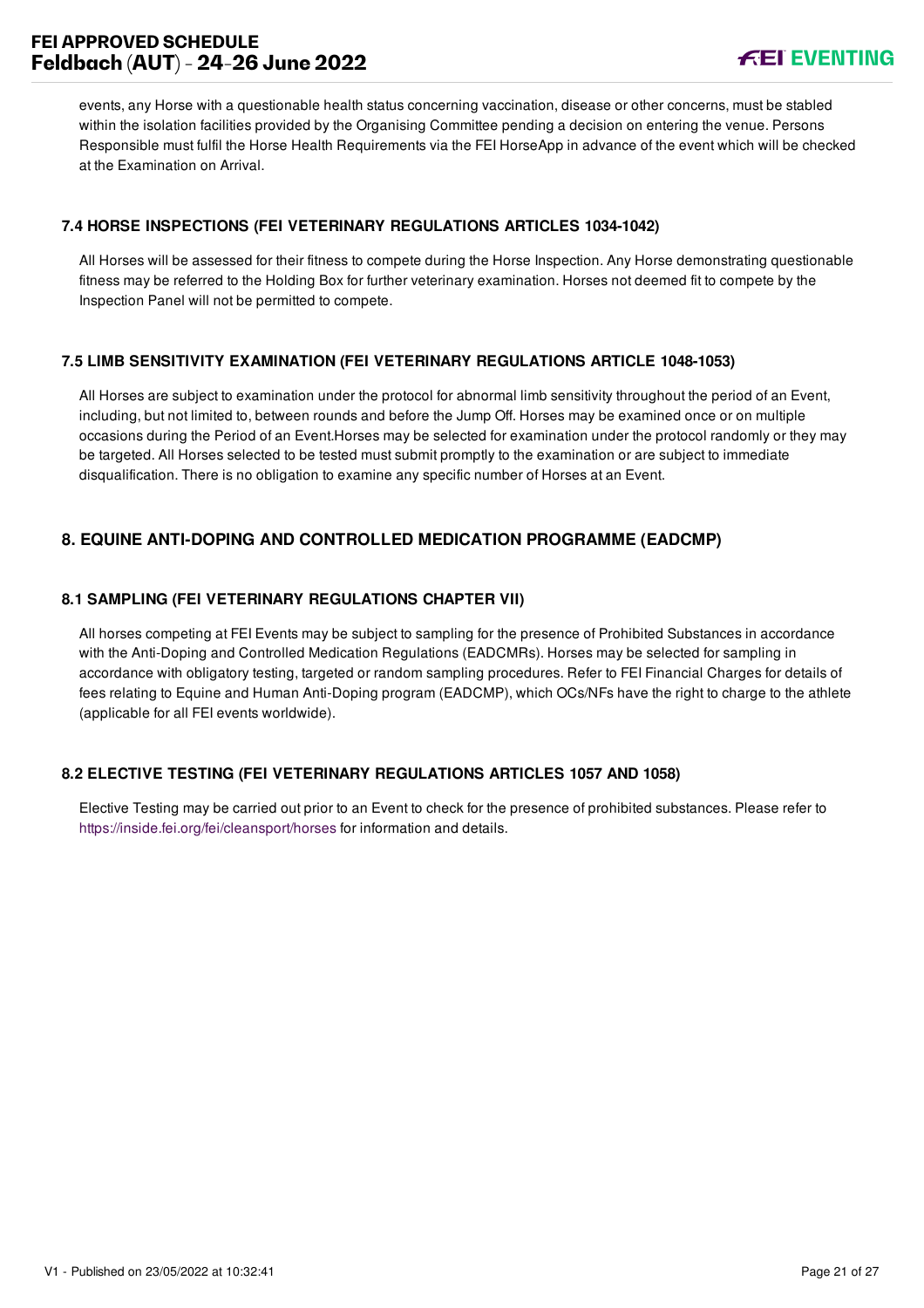# <span id="page-22-0"></span>**XIII. HUMAN ANTI-DOPING**

Athletes can be tested at any FEI Event, by the FEI or by other Anti-Doping Organisations with Testing jurisdiction. Organisers will have the responsibility to provide facilities and staff/volunteers to facilitate such Testing if requested by the FEI as outlined in article 22.3 of the FEIs' Anti-doping Rules for Human Athletes (ADRHA).

The ADRHA rules are published on the FEI's website at [http://inside.fei.org/content/anti-doping-rules.](http://inside.fei.org/content/anti-doping-rules)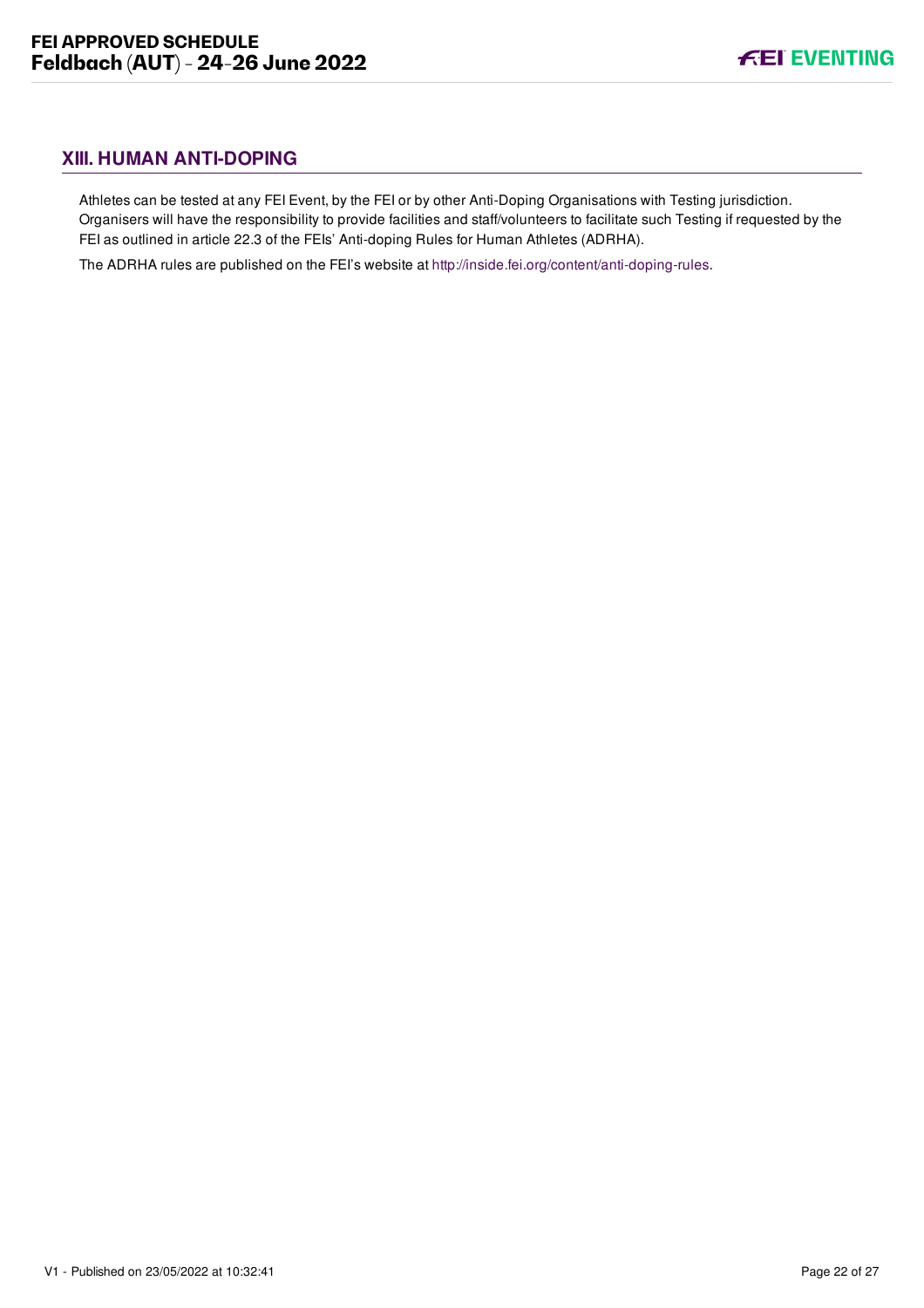# <span id="page-23-0"></span>**XIV. ADDITIONAL INFORMATION**

# <span id="page-23-1"></span>**1. THE FEI POLICY FOR ENHANCED COMPETITION SAFETY DURING THE COVID-19 PANDEMIC**

[The FEI Policy for Enhanced Competition Safety during the Covid-19 Pandemic \("Policy"\) \(https://inside.fei.org/fei/covid-](https://inside.fei.org/fei/covid-19/return-to-play/policy-tools)19/return-to-play/policy-tools) is mandatory and applies for any FEI Event taking place **as of 1 July 2020**. The Policy has been developed based on currently accepted best practices by the WHO and US Center for Disease Control (CDC) and will be continually reviewed and updated as more information becomes available. It is not intended to replace the applicable guidance and policies from domestic government and health authorities, but to supplement their recommendations with sport specific considerations.

The OC shall submit the risk assessment and mitigation plan (including name and contact details of the person in charge) to the FEI as an annex to the Event Schedule, **at the latest ten (10) working days before the event's deadline for Definite Entries**.

Events for which the FEI has not received the documented risk assessment and mitigation measures plan in accordance with article 2.1.g) of the Policy **will be removed from the FEI calendar** in accordance with Article 112.3 of the FEI General Regulations.

#### ASSUMPTION OF RISK / WAIVER OF LIABILITY

In consideration of being allowed to participate in the Event and related activities, all Participants (as defined in the Policy) acknowledge, appreciate, and agree that:

- 1. Participation includes possible exposure to and illness from infectious diseases including but not limited to COVID-19. While particular rules and personal discipline may reduce this risk, the risk of serious illness and death does exist; and,
- 2. The Participants knowingly and freely assume all such risks, both known and unknown, even if arising from the negligence of the OC or others, and assume full responsibility for their participation; and,
- 3. The Participants willingly agree to comply with the stated and customary terms and conditions for participation as regards protection against infectious diseases. If, however, a Participant observes any unusual or significant hazard during his/her presence or participation, the Participant will remove himself/herself from participation and bring such to the attention of the nearest official immediately; and,
- 4. The Participants, for themselves and on behalf of their heirs, assigns, personal representatives and next of kin, HEREBY RELEASE AND HOLD HARMLESS THE OC AND THE FEI, their officers, officials, agents, and/or employees, other participants, sponsoring agencies, sponsors, advertisers, and if applicable, owners and lessors of premises used to conduct the event ("RELEASEES"), WITH RESPECT TO ANY AND ALL ILLNESS, DISABILITY, DEATH, or loss or damage to person or property, WHETHER ARISING FROM THE NEGLIGENCE OF RELEASEES OR OTHERWISE, to the fullest extent permitted by law.

The Participants confirm to have read this release of liability and assumption of risk agreement, fully understand its terms, understand that they have given up substantial rights.

# <span id="page-23-2"></span>**2. MEDICAL INFORMATION FORM FOR ARMBANDS**

#### Declaration of medical condition

Athletes with medical conditions that may be relevant in the case of a medical emergency are responsible, at every Event when riding, for wearing a medical data carrier\* from a system provider able to communicate information at least in English. Alternatively (and at the minimum) a medical armband of good quality can be used. Athletes who chose to wear an armband [should download and fill the form available for this purpose on the FEI's website http://inside.fei.org/fei/your](http://inside.fei.org/fei/your-role/officials/eventing/forms)role/officials/eventing/forms.

*\* Medical data carrier (also called "medical identification tag"): small emblem or tag worn on a bracelet, neck chain, or on the clothing, intended to alert paramedics/physicians/ first responders that the wearer has an important medical condition.*

Conditions that are relevant include recent head injury, serious past injuries/surgery, chronic health problems such as diabetes, long-term medications and allergies. If in doubt, the athlete should discuss this with his own treating physician."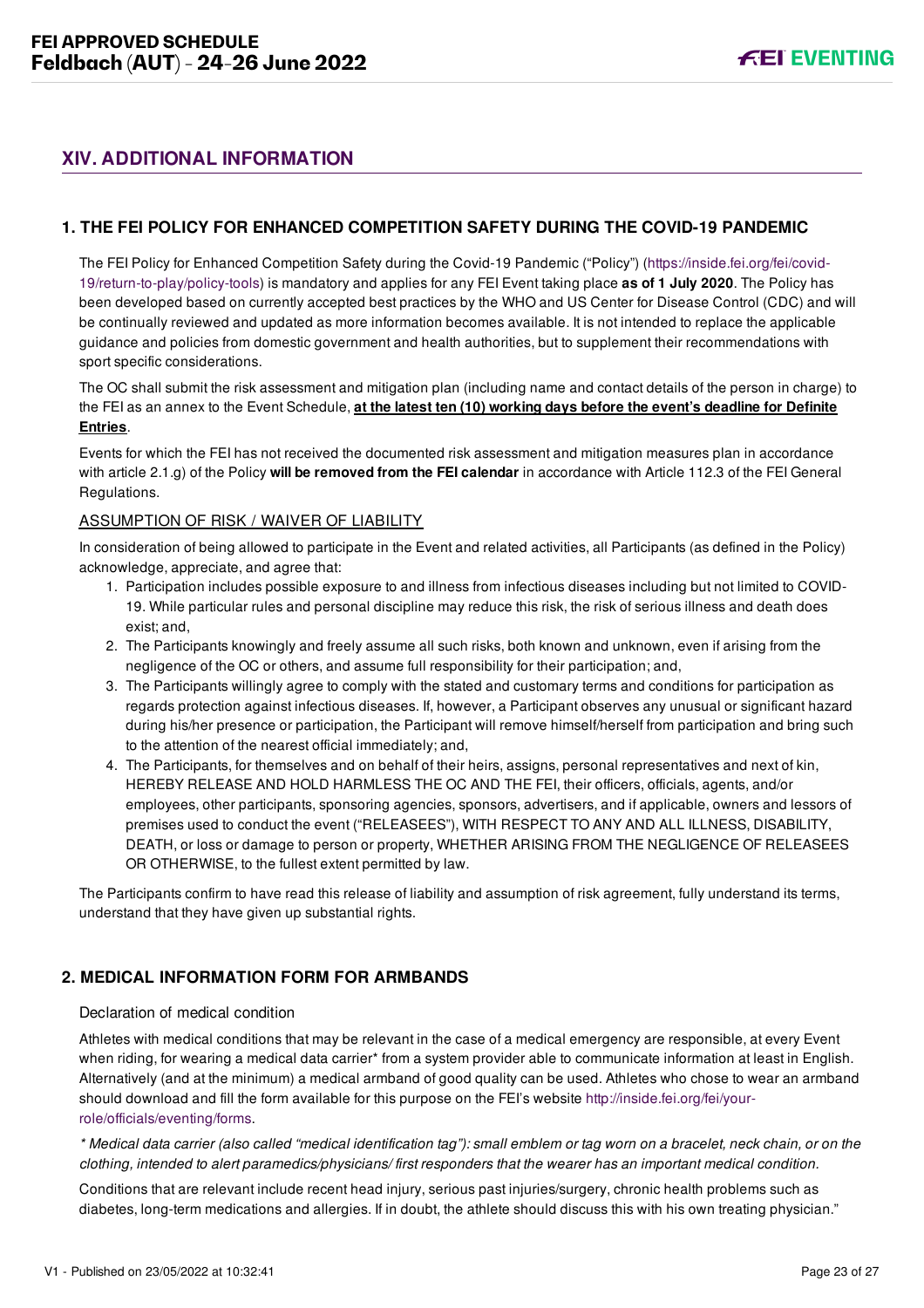# <span id="page-24-0"></span>**3. INSURANCES AND NATIONAL REQUIREMENTS**

Equestrian sports involve inherent dangerous risks. To the greatest extent permitted by law, the FEI and the FEI Event Organiser shall NOT be liable for any damages relating to loss of property or injury of any kind to Athletes, Owners, Support Personnel or Horses at or in connection with an FEI Event and the FEI expressly excludes all such liability.

# <span id="page-24-1"></span>**3.1 ATHLETES, OWNERS AND SUPPORT PERSONNEL**

#### **3.1.1 Personal accident and health insurance**

It is your responsibility as an Athlete/Owner/ Support Personnel to ensure that you have adequate personal accident insurance in place to cover your participation at FEI Events and in particular to insure against any personal injury or medical expenses arising from an accident, injury or illness which may occur at a FEI Event.

You should check with your National Federation to confirm if your National Federation's insurance policy (if any) covers personal accidents and/or illnesses, which may occur when you are attending at/participating in FEI Events.

If your National Federation does not have a personal accident/health insurance policy or if the National Federation's insurance policy does not cover personal accident or health claims, then you should obtain your own personal accident and health insurance policy to cover your attendance/participation at FEI Events.

#### **3.1.2 Press equipment**

Press equipment and other items left in the Press workroom, Press lockers, the Press Tribune or anywhere on the showgrounds are left entirely at the owner's risk. The Organising Committee does not accept any responsibility for any loss or damage to such equipment or items. Members of the Press are advised not to leave any equipment or personal items unattended.

#### **3.1.3 Personal property insurance**

You should also ensure that you are insured against property loss, theft or damage, which may occur at an FEI Event.

Again, the advice is to check with your National Federation to confirm if they have an insurance policy in place, which would cover you in case of such property loss, theft or damage. If not, then you should obtain your own personal property insurance to cover such situations.

#### <span id="page-24-2"></span>**3.2 ATHLETES AND OWNERS**

#### **3.2.1 Third party liability insurance**

As an Athlete/Owner you are personally responsible for damages to third parties caused by you, your employees, Support Personnel, your agents or your Horses. You are, therefore, strongly advised to take out third-party liability insurance providing full coverage in relation to FEI Events at home and abroad, and to keep the policy up to date.

The FEI and the Organiser will NOT be responsible for any damage caused to third parties by you, your employees, Support Personnel, your agents or your Horses.

#### **3.2.2 Additional liability information**

No additional information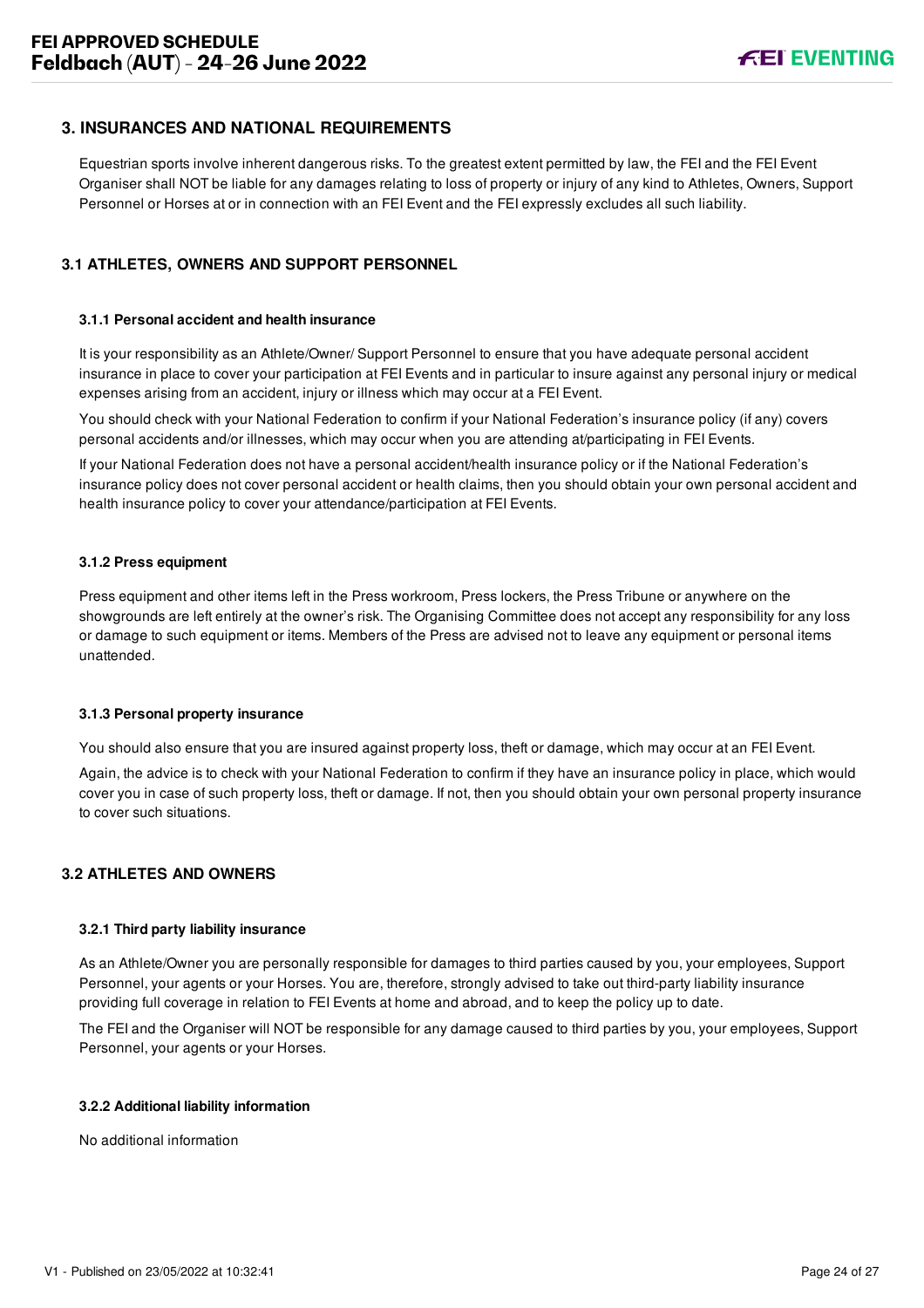#### **3.2.3 Horse insurance**

As an Owner you should ensure that your Horses are adequately insured against any injuries or illnesses they may sustain while participating at a FEI Event.

## <span id="page-25-0"></span>**4. PROTESTS / APPEALS**

To be valid, all Protests and Appeals must be made in writing and accompanied by a deposit of CHF 150.- or equivalent, as [mentioned in the FEI General Regulations \(Art. 161-162\) available at the following link: https://inside.fei.org/content/general](https://inside.fei.org/content/general-regs-statutes)regs-statutes.

#### <span id="page-25-1"></span>**5. DISPUTES**

In the event of any discussion concerning the interpretation of the schedule (in translated languages), the English version will be decisive.

# <span id="page-25-2"></span>**6. MODIFICATION TO SCHEDULE**

In exceptional circumstances, together with the approval of Chefs d'Equipe, host NF delegate, if any, and the Ground Jury, the Organiser may change the schedule in order to clarify any matter arising from an omission or due to unforeseen circumstances. Any such changes must be notified to all athletes and officials as soon as possible and they must be reported to the FEI Secretary General by the Technical Delegate.

# <span id="page-25-3"></span>**7. ADDITIONAL INFORMATION FROM THE ORGANISER**

No additional information

#### <span id="page-25-4"></span>**8. MINIMUM AGE LIMITATION**

| Level       | <b>Athletes</b> | <b>Horses</b> |
|-------------|-----------------|---------------|
| $1^*$       | 12              | 5             |
| $2^*$       | 14              | 6             |
| $3^*$       | 16              | 6             |
| $4^*$       | 18              | 7             |
| $5* + CH4*$ | 18              | 8             |

# <span id="page-25-5"></span>**9. PRIZE MONEY DISTRIBUTION**

#### **IMPORTANT**

**The total amount of prize money shown for each Competition in the schedule must be distributed. (FEI General Regulations articles 127 and 128)**

The value of the **1st prize must not exceed 1/3 of the total prize money** distributed for the competition. The minimum number of prizes offered for each competition must be allocated on the basis of one prize for every commenced four Athletes, with a minimum of five prizes.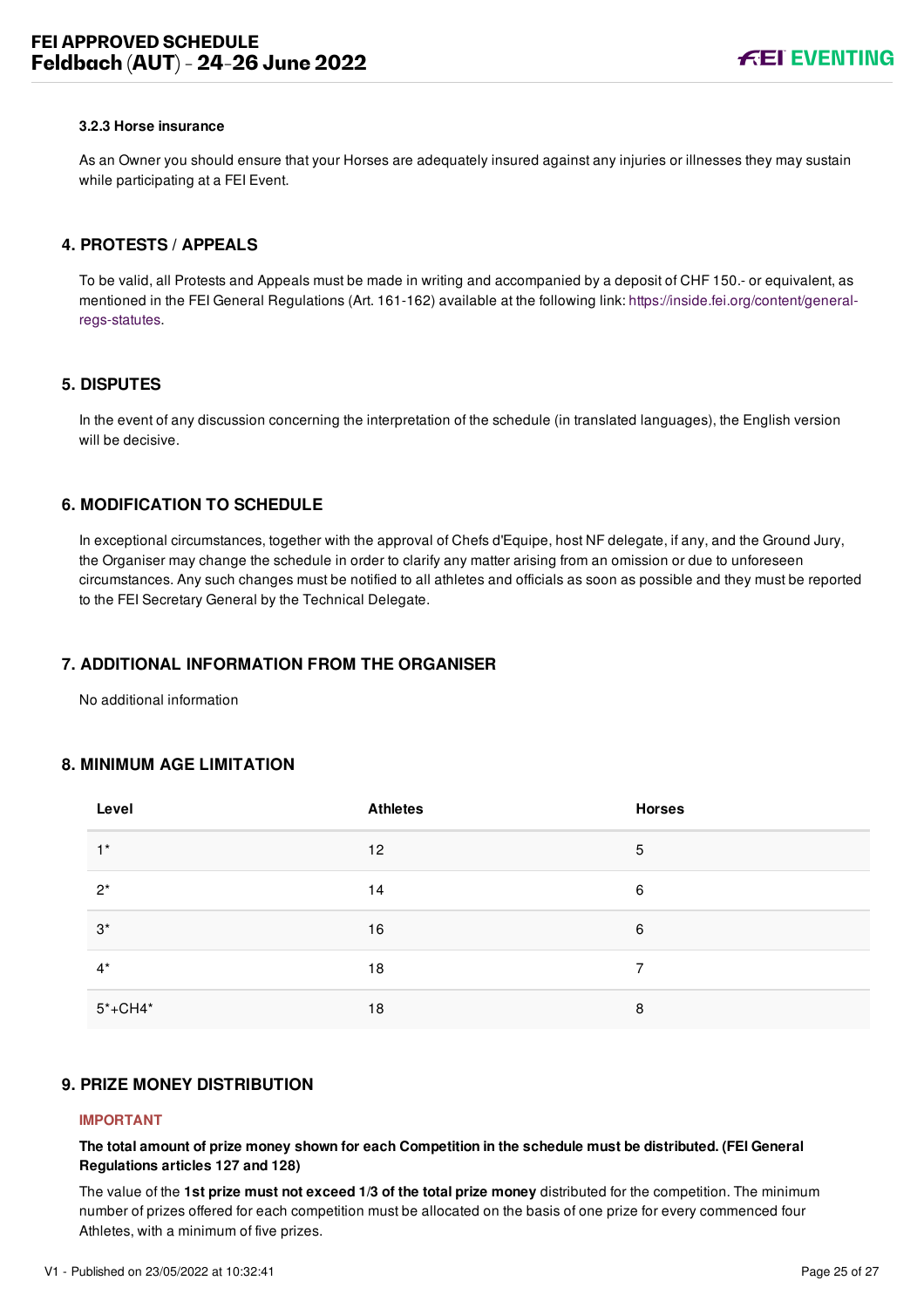## **DEDUCTIONS FROM PRIZE MONEY AT COMPETITIONS**

**Full details of any deductions from prize money must be outlined in the schedule. This includes government taxes. If it is necessary for Organisers to deduct such taxes, they must provide participants with an official form indicating the amount of tax deducted.**

**The tax form must be provided to the athletes upon arrival and returned to the Organiser prior to departing.**